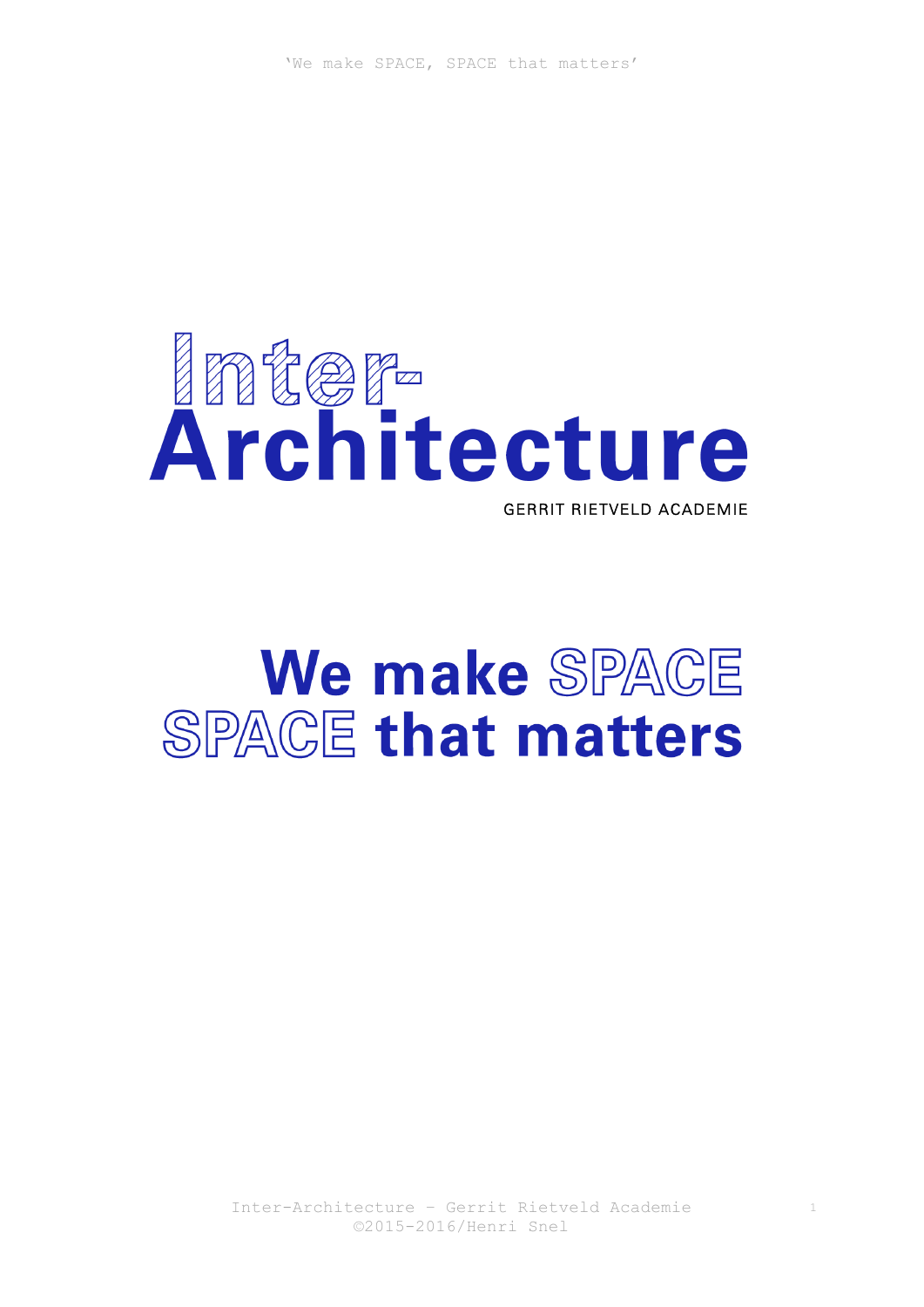# **Chapter 1 The Curriculum**

1.1 Program structure 1.2 Assignments, study components 1.3 Supervision, tutors 1.4 Student profile

# **1.1 Program structure**

# *General*

Education at the Gerrit Rietveld Academie is offered through the Bachelor/Masters structure. The Bachelor program has a duration of 4 years. The first year consists of the foundation year, after which a specialisation is chosen. This specialisation consists of three study years, the last of which is the graduation year. The curriculum of the Bachelor qualification is divided into two semesters per year; the first semester runs until December, the second semester runs from January through to July. Group assessments are held at the end of each semester.

## *Foundation year*

In the foundation year the students are familiarised with the different disciplines and departments within the Gerrit Rietveld Academie. After successful completion of the foundation year a specialisation is chosen. For more information, refer to the general study guide of the Gerrit Rietveld Academie.

#### *First specialisation year*

In the first specialisation year a wide and varied programme is offered in which many aspects of the profession are explored. Your work will be assessed on the basis of assignments, which will include the possibilities from furniture design to public space and architectural history. Attention will be given to reflection on the theory of the discipline. The development of spatial understanding, expressive ability and conceptual thinking are the focus of the assignments. A good technical basis is developed by paying attention to: sketching, technical drawings in 2D and 3D, architectural aspects, materials, details and construction.

#### *Second specialisation year*

In the second specialisation year you will work more independently through the completion of a series of assignments. The assignments emphasize the development of personal vision and encourage an independent and critical attitude towards the discipline. During the studies opportunities increase to express your own preferences. There is opportunity for reflection on the theory of the discipline and an internship exposes students to professional practice. The internship will last a minimum of three months. The choice of placement is determined by the student but will require approval from the head of department. The student will give a public lecture about the internship and experiences in the following semester.

# *Third specialisation year/ graduation year*

After completing an internship in the second specialisation year, you will complete your course with a written thesis and two projects. The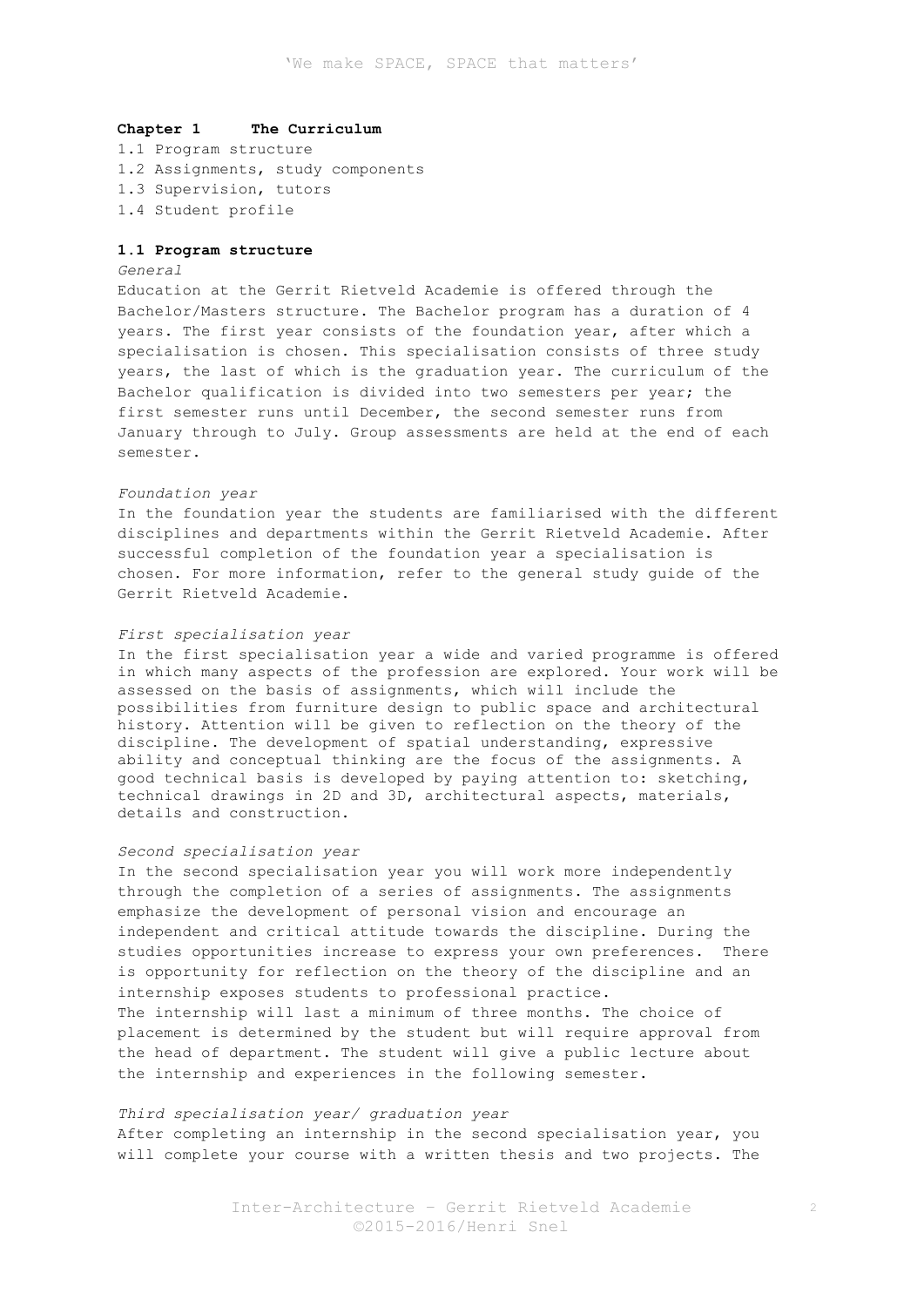third specialisation year consists of three projects, whereby the thesis relates to one of the graduation projects. The students determine the topic of their final project in close consultation with the supervising tutor. The thesis is written in the first semester of the graduation year, and presented at the end of that semester. You will present your two final projects to the public during the graduation exhibition in June. After the graduation exhibition you go out on your own and say farewell to the academy.

# **1.2 Assignments, study components**

# *General*

The subjects that are offered within the department can be categorised into a number of different types of tasks: design assignments, exercises and studies as well as theory subjects. The range of subjects will change regularly in order to be exposed to a variety of topics and tutors every year. In addition to regular course load there will be frequent organised excursions, workshops, workweeks, lectures and other activities. You will also be participating in a number of activities, which are organised by the Gerrit Rietveld Academie for all the departments, such as the Studium Generale and Rietveld Uncut. For more information about these activities please refer to the general Gerrit Rietveld Academie study guide. The internship plays an important role within the program, and occurs

about halfway through the course. The curriculum is designed to ensure that each semester will include design assignments, exercises and studies, as well as theory subjects.

## *Design assignments*

The design assignments will relate to the entire field of interarchitecture and may include: the scale of the detail, the building and the public space. -Exterior and interior -Design for dance, theatre and exhibition -Set design -Object design -The application of new media Depending on the needs and development of the student, a maximum of two design projects may be undertaken outside of the department. These may include graphic design, industrial design, audio-visual or fashion design. *Exercises and studies* These assignments are about observation and the translation of these observations, which can be divided as follows: -Form and colour studies (such as sketching during excursions and workshops) -Perspective and projection drawing -Construction and engineering studies -A variety of computer programmes including Sketch Up, Vectorworks, Rhino, CADCAM in relation to milling and 3D printing machines -For these assignments collaborative partnerships are sought with different departments within the Gerrit Rietveld Academie, as well as with interesting businesses outside the Gerrit Rietveld Academie.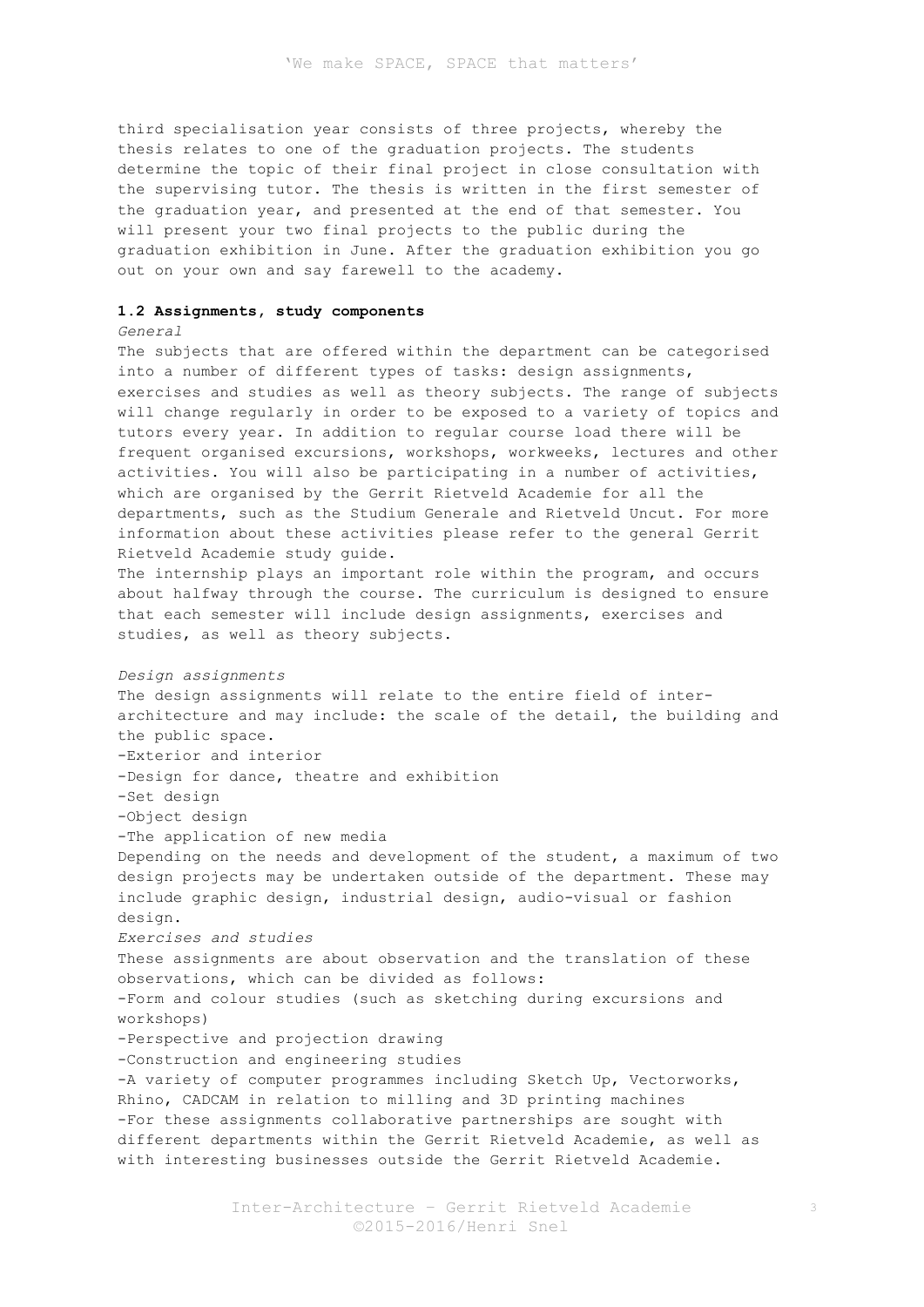*Theory Subjects* These subjects are about perception, gathering knowledge, learning research, analysis, writing and presentation skills. Assignments may include writing a review, an essay or manifesto and completing a written exam for the following courses: -Art and architecture history -Art and architecture theory and philosophy -Construction technology Architectural history & theory will be taught throughout the program. The Studium Generale, which is organised by the Gerrit Rietveld Academie for all the departments, will also form part of the theoretical education. The Studium Generale offers a general historical context, which deals with current issues within the international contemporary art world. The Studium General attracts prominent speakers from home and abroad. *Internship* At the end of the second specialisation year you will be required to undertake an internship. The internships can be done at home or abroad. Internships can be organised with: -Architecture firms -Interior Architecture firms -Visual artists -Dance, theatre and exhibition designers -Product designers -Set designers -Industrial designers -Urban design firms -Landscape architects For more information about internships, refer to section under Internship. *Excursions* Excursions to visit a range of art, architecture, urban, landscape design projects. Will be organised on a regular basis. This may include: -Guided tours and visits to environmental projects (e.g. architecture) -Guided tours and visits to exhibitions -Guided tours and visits to trade fairs / events relating to art, (interior-) architecture. -Guided tours and visits to design firms For more information about excursions refer to section under 'long excursion' and 'short excursion'.

# *Workweeks and workshops*

Workshops with a central theme will be organised on a regular basis. The aim is to create a 'high pressure cooker' learning environment where the students engage intensively with a chosen topic. For more information regarding workshops refer to section 'workshops'.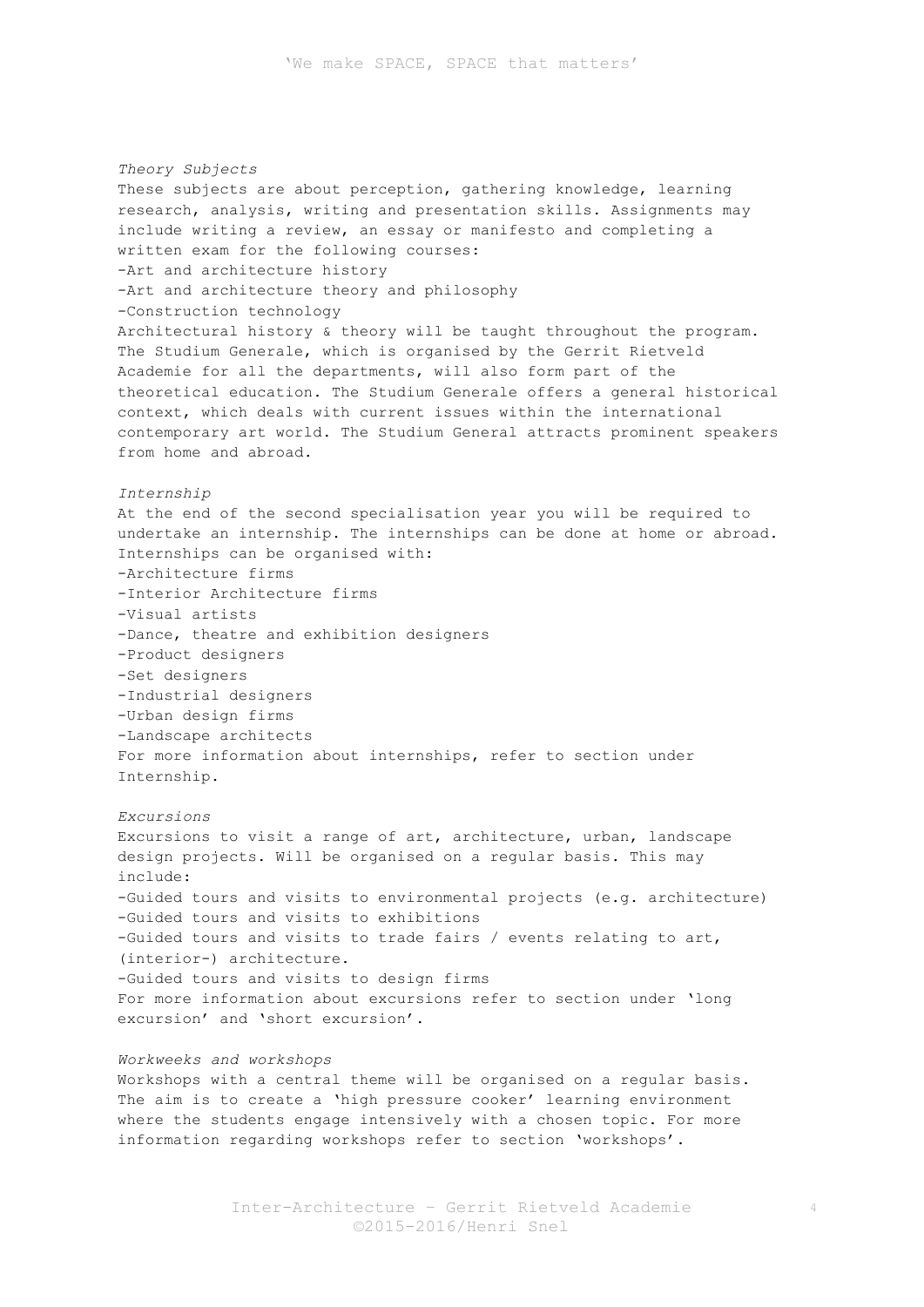# *Lectures*

Besides the lectures that are organised as part of the Studium Generale, other lectures will run regularly; both within existing courses as well as additional lectures which are organised specifically. This may include excursions, workshops and workweeks. For more information about the lectures please refer to section under Lectures.

# **1.3 Supervision, tutors and Head of Department**

#### *Experienced tutors*

Most of the tutors who teach at the department of inter-architecture are professionals from within the industry who have years of experience, just like most tutors at the Gerrit Rietveld Academie. They teach part-time and therefore have up-to-date industry experience. Teachers are expected to have a clear vision of the discipline and an intensive involvement with their students for the duration of the project. National and international guest tutors are invited on a regular basis to give guest lectures or to teach for a longer period of time.

# *Changeover of tutor team*

The composition of the team of tutors changes with some regularity to ensure and monitor the dynamics and relevance of the discipline and study content. This ensures a wider variety of approaches, experiences, and types of assignments, viewpoints and the way feedback is given. The tutors all practice in the field and have a number of years of teaching experience.

## *Tutor profile*

*The following quote from Gilles Deleuze indicates the profile and the type of attitude the tutor must possess: "It is like a research laboratory: you teach about what you are researching, not what you know. It has nothing to do with discussing things. It is hard enough just trying to understand someone's intent and how they see it. All you should do is explore the problem, play around with the terms, add something to it, relate it to something else, never discuss it."* 

# **1.4 Student profile**

*Student profile*

We seek motivated, talented, creative and active people who can work together and are actually researchers into their surroundings.

*The writer Somerset Maugham clarified, in all his directness and simplicity, the attitude we expect from you: "The researcher should not wait for the experience to come to him, but go seek it out himself".*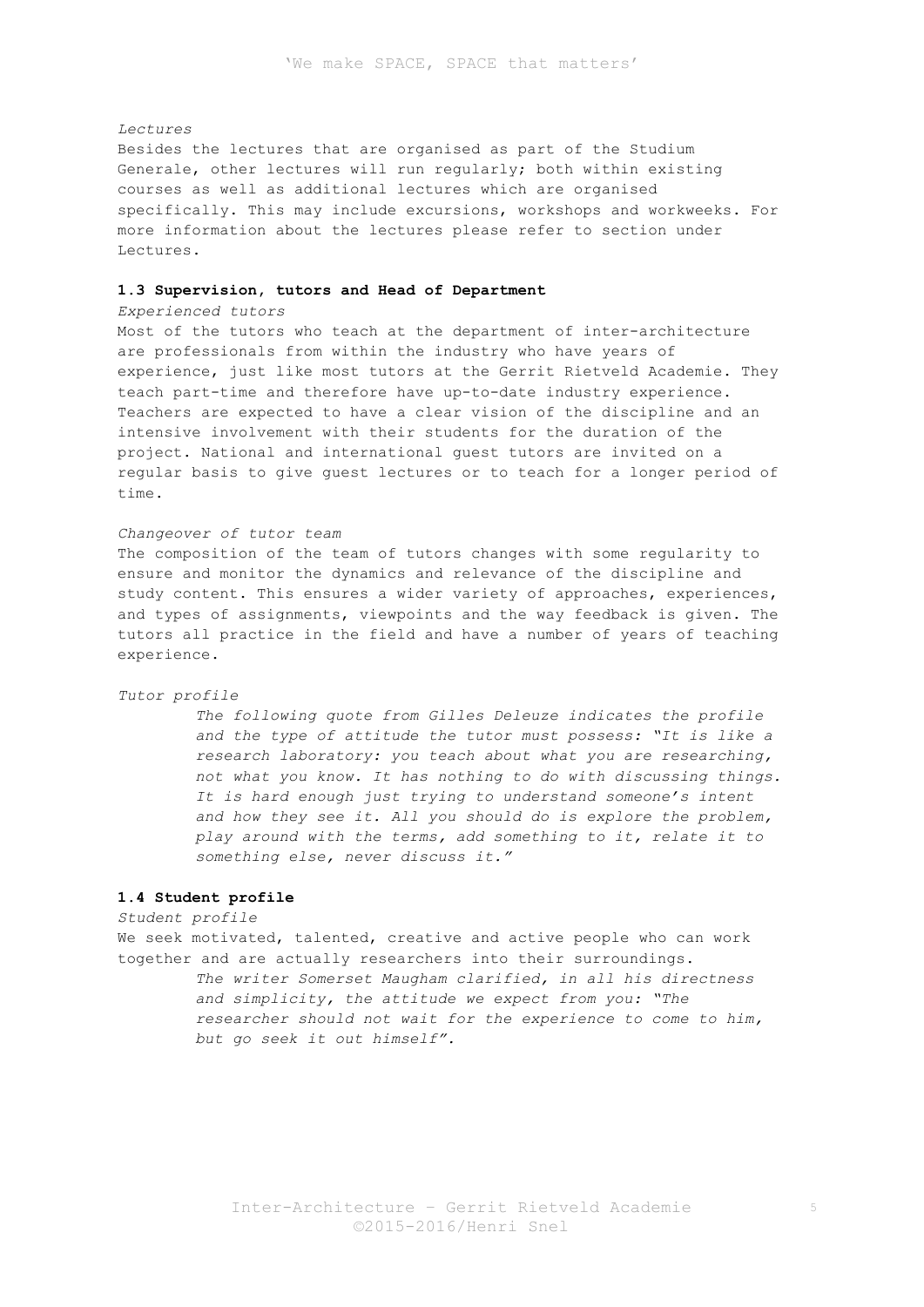# **Chapter 2 Admissions and assessments**

2.1 Admission 2.2 Assessments 2.3 Finals

# **2.1 Admission**

Gerrit Rietveld Academie *General* To be accepted to study at the Gerrit Rietveld Academie you will at least have completed high school, a vocational training, or equivalent level of studies. In addition to that, you will also require creative talent. During the admission procedure, the Gerrit Rietveld Academie assesses if you are suitable to study at the Gerrit Rietveld Academie.

#### *Admission Dutch students*

The admission procedure of the Gerrit Rietveld Academie consists of two rounds: the admission consultation and the entrance examination.

#### *Application higher course year*

Candidates who have studied at an art academy (at Bachelor level) can apply for a higher course year in principle. Each case will be examined to decide if there is a need to attend an admission consultation, or whether you can go directly to the next entrance examination. For more information about admission we refer to the Gerrit Rietveld Academie general study guide.

*Admission* Gerrit Rietveld Academie *department of inter-architecture* Students are expected to have good spatial awareness. Students who have successfully completed the foundation year are admitted automatically. Students who have studied elsewhere and who would like to start in one of the specialisation years will first have to pass an entrance exam. This is an interview with the admission committee, consisting of the head of department and tutors, where the applicant will present their original portfolio and discuss their motivation for applying.

# **2.2 Assessments**

# *Assessments – general*

Each year there are two rounds of assessments, as well as some reviews of interim assignments. The first round will be around Christmas (end of first semester) and before the summer holidays (end of second semester) for the first specialisation year, and in April for the second year students just before they commence their internship. The third year students present their thesis at the end of the first semester and are required to submit this in triplicate before the start of the second semester. They present the two final projects in the graduation exhibition, which is designed and produced by the first year students in consultation with the third year students.

During assessments you present all the work you have created in the previous semester to all faculty and guest critics from outside the department and the Gerrit Rietveld Academie, and you explain your rationalisation. These assessments are public. The tutors question you about the work and the process, and they comment on your progress. A

6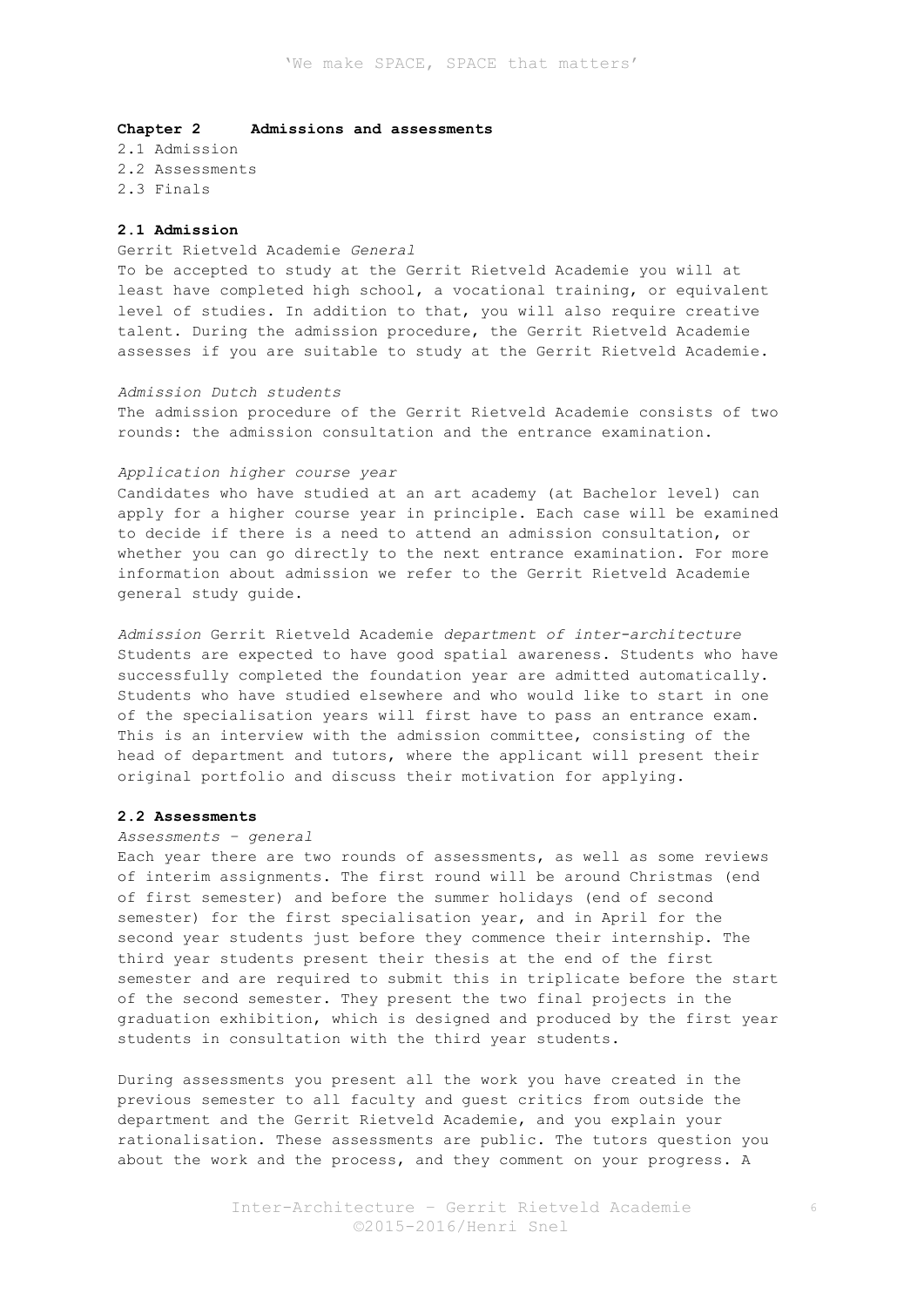brief written report is produced from the reviews and you will receive a copy to add to your academic portfolio and CV for which you are responsible. Following the assessment there is an opportunity for a personal discussion. If you receive an unsatisfactory evaluation, the advice may be to repeat the semester (or parts thereof), move to another department or to leave the course.

# *Assessments, criteria and competencies*

You are assessed on the progress that you've made during the semester based on a number of competencies, which are explained in more detail below. The qualities are assessed separately but the tutors will also take context into account. The presence of motivation, commitment, attitude and (self-) reflection is important. Connections must be made between the knowledge that is gained in different subject, and your work must be presented and discussed in a clear and insightful way. The way you develop your initial concept into a final outcome must be convincing. By this we mean that the outcome can be tested against the initial assignment criteria.

The art and architecture history and theory subjects are assessed separately through a written exam, an oral presentation and written assignments.

*Assessment form* The form looks like this:

*Examination Criteria* 1. Project result

2. Creative ability The student can develop and realize a concept for a space from an original idea.

3. Capacity for critical reflection The student is able to observe their own work and that of others, analyse, interpret and assess it.

4. The ability to grow and rejuvenate The student is able to continually develop their artistic ability, develop a personal interpretation of the profession, develop and gain more in-depth knowledge of their creativity.

5. Organisational skills The student can establish and maintain an inspirational and functional working environment.

6. Communication skills The student is able to receive an assignment and interpret it, present and explain the work effectively, and negotiate it with the client and other people involved.

7. Relation between the student and the public

Inter-Architecture – Gerrit Rietveld Academie ©2015-2016/Henri Snel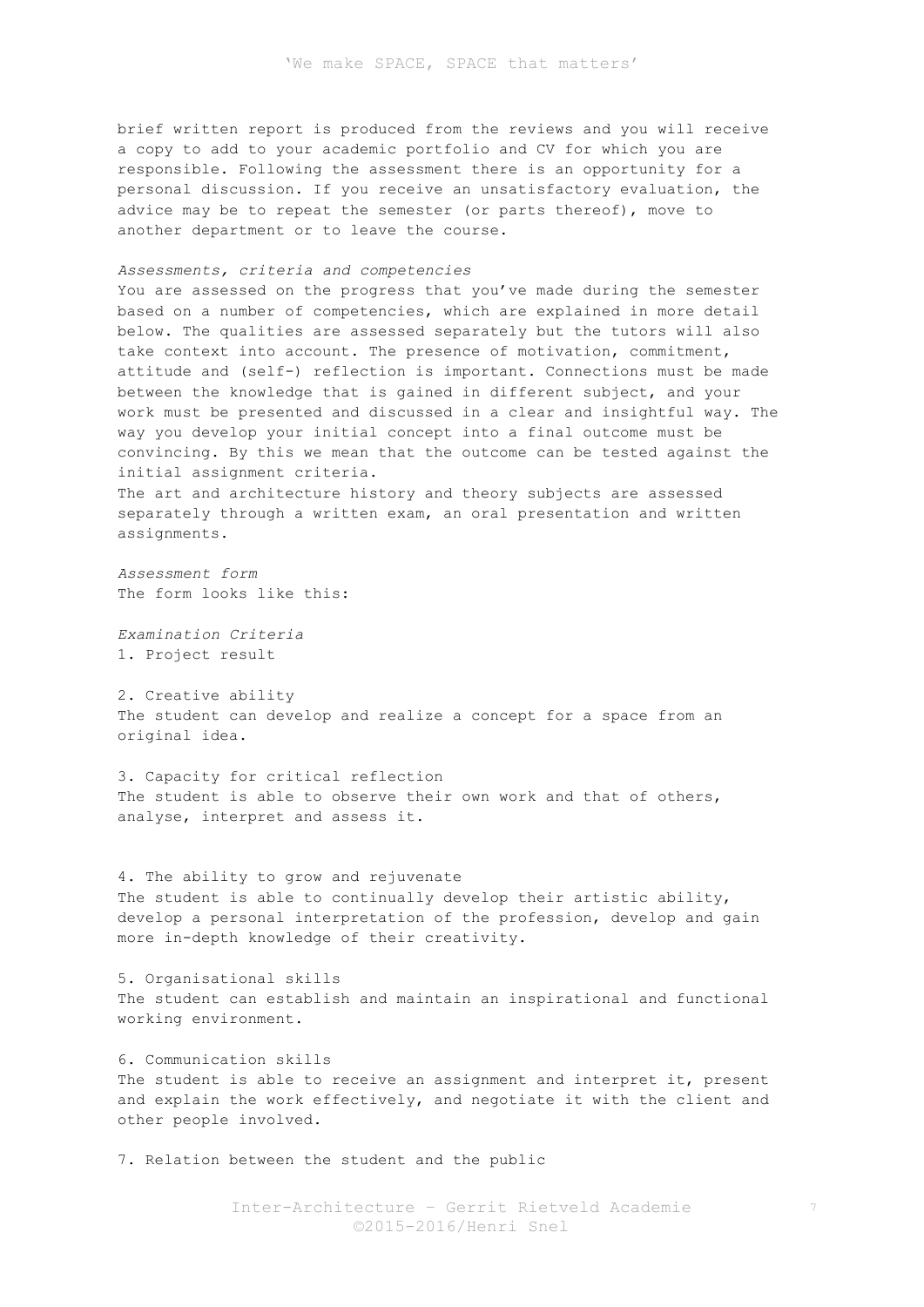The student is able to find connections between their own work and that of others and the public.

8. Ability to collaborate

The student is able to make an active contribution to the development of a process or product in collaboration with others.

9. Attendance and motivation

10. Final assessment o ov v vg g zg

| $\circ$                | inadequate           |
|------------------------|----------------------|
| $\overline{\text{ov}}$ | lack of sufficiently |
| V                      | sufficient           |
| vq                     | above the mark       |
| a                      | qood                 |
| zq                     | very good            |

#### *Comprehensive assessment*

The comprehensive assessment that takes place at the end of each semester is focused on capability. The evaluation criteria used here are the competencies mentioned above. The assessment shows the growth and development of individual students in relation to the central competencies. Student attitude should demonstrate curiosity, commitment, individuality, courage and enterprise. The assignments are designed in a way in which the student will work on the development of all competencies during the execution of the assignments. Depending on the content of the exercises certain competencies will weigh more heavily than others. During assessment the student presents the work that has been completed during the preceding period and explains the work process, the choices that were made and the time spent. Resubmissions must be successfully passed before the end of the academic year in August in order to be admitted to the new academic year in September.

# *Credits*

Credits at the Gerrit Rietveld Academie are awarded per semester, not per subject. The student will receive 60 credits per year if positive results are achieved. A total of 180 credits are required at the end of the specialisation. If the 60 credits from the foundation year are also added the total of the 4 years is 240 credits.

## **2.3 Admission and assessment, finals**

*Graduation procedures*

The Gerrit Rietveld Academie has recorded the procedures of the finals in the statutes. The relevant documents are displayed on the OER (education and examination regulations of the Gerrit Rietveld Academie).

# *Admission final year*

You can only be allowed to do your finals when all other course components have been completed. You also need a to be able to discuss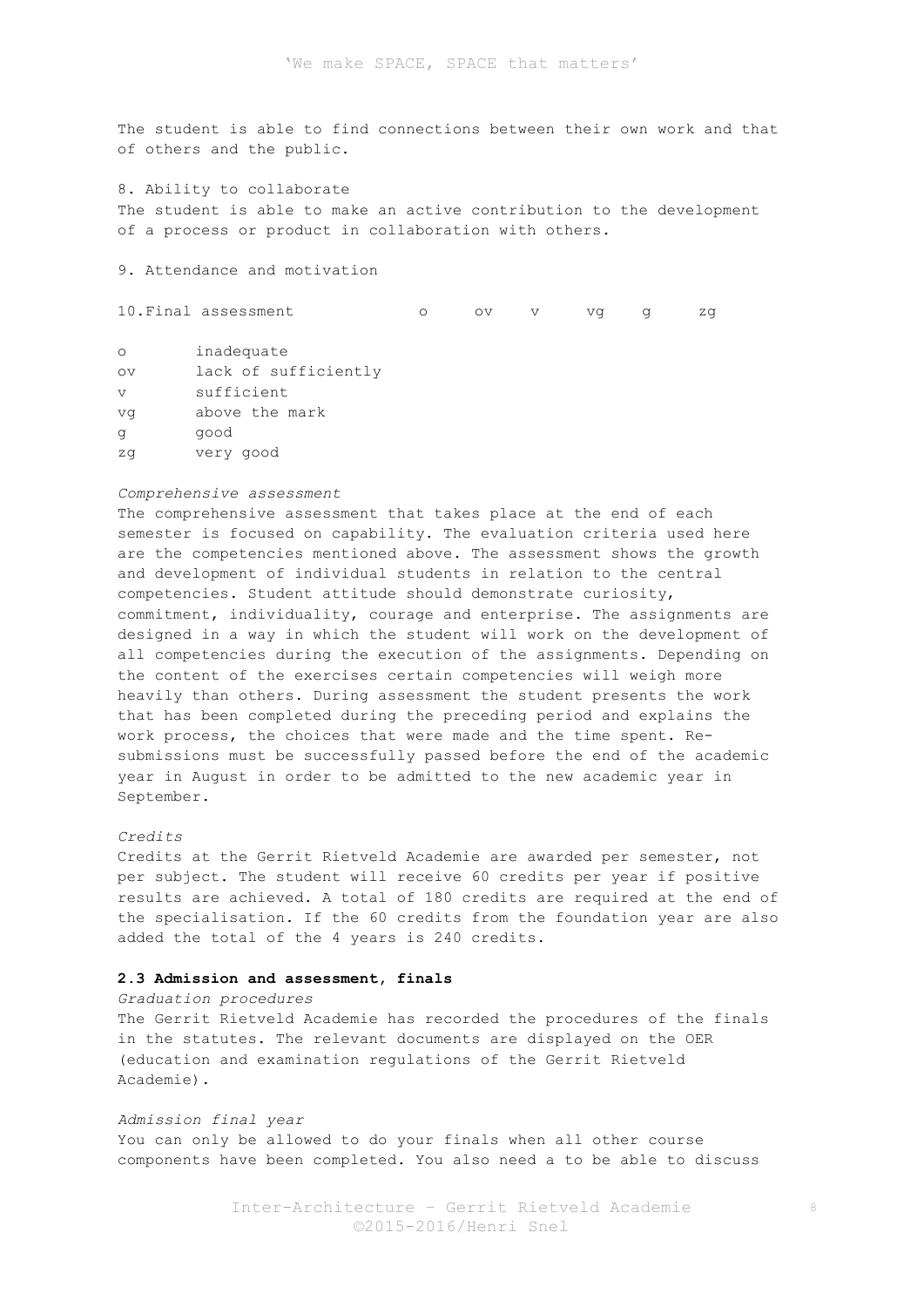the concept for your thesis. The assignments will be outlined at the start of the final year. The graduation supervisors will determine the subject of one of the final projects and you will define one yourself.

The thesis will be presented in an open forum after the first semester. Upon approval the thesis needs to be submitted in triplicate before the second semester. At the end of the first semester there will be an interim presentation of the final project. You will receive advice based on this interim assessment and subsequent interim discussions will take place.

*Interim assessment (also called green light presentation)* The finals committee should have confidence in the students' progress during the interim presentation in order to achieve a good end result. If this assessment is not positive the student is advised not to proceed to the finals. Students must demonstrate the ability to work autonomously, and demonstrate the ability to clearly communicate their personal views on the profession.

#### *Finals*

The final exam is administered by a committee of examiners consisting of the tutors who have guided the student in the last study year and an external expert assessor from outside the Gerrit Rietveld Academie, together called the graduation committee. The head of the department is the chair and the theory tutor is the secretary of the graduation committee. The committee decides through a majority vote. In the case of an impasse, the chairman will have the final say. The finals can only take place if the requirements have been met which are outlined below.

# *Admission requirements- finals*

A public exhibition of the work will conclude the studies. The work being displayed during the exhibition will include the set graduation project and possibly supplemented by work previously produced during the course of study, after discussion with the supervising tutor. The completion usually takes place at the end of the academic year. This can be deviated from by mutual agreement.

A student has the right to repeat an exam for which an insufficient result has been achieved. This takes place in consultation with the head of department of the specialisation and the accompanying tutors.

#### *Supervision*

The theory teacher will provide guidance to the graduating students with their written thesis. Two design tutors will supervise the graduating students with their other final projects. The supervision is largely conducted in one-on-one tutorial sessions. Intensive group sessions will be organised several times during the graduation year, where external tutors will also be invited to give feedback.

#### *Certificate / Degree*

Those who have successfully passed the final exam receive a Bachelor's degree from the Gerrit Rietveld Academie with an attachment that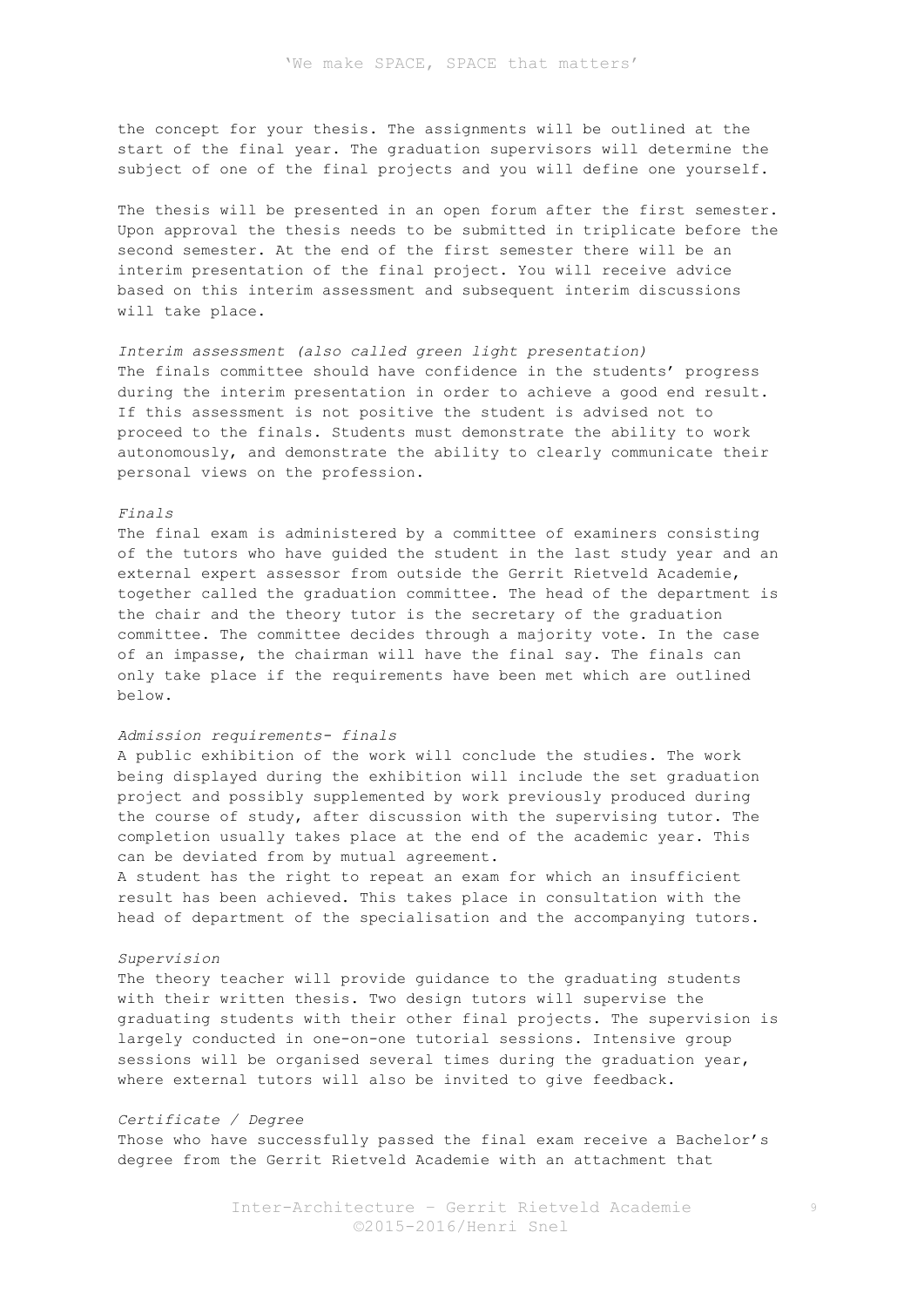includes the course name, the specialisation and the verdicts of the graduation committee.

#### *Titles*

All students who have passed their final exam will receive a Bachelor degree. This means that those who have successfully completed the course can call themselves BDes (Bachelor of Design).

# *Graduating with Honours*

In the event that a final graduation committee unanimously agrees that a student can graduate with Honours, they will notify the Executive Board in consultation with the head of the department.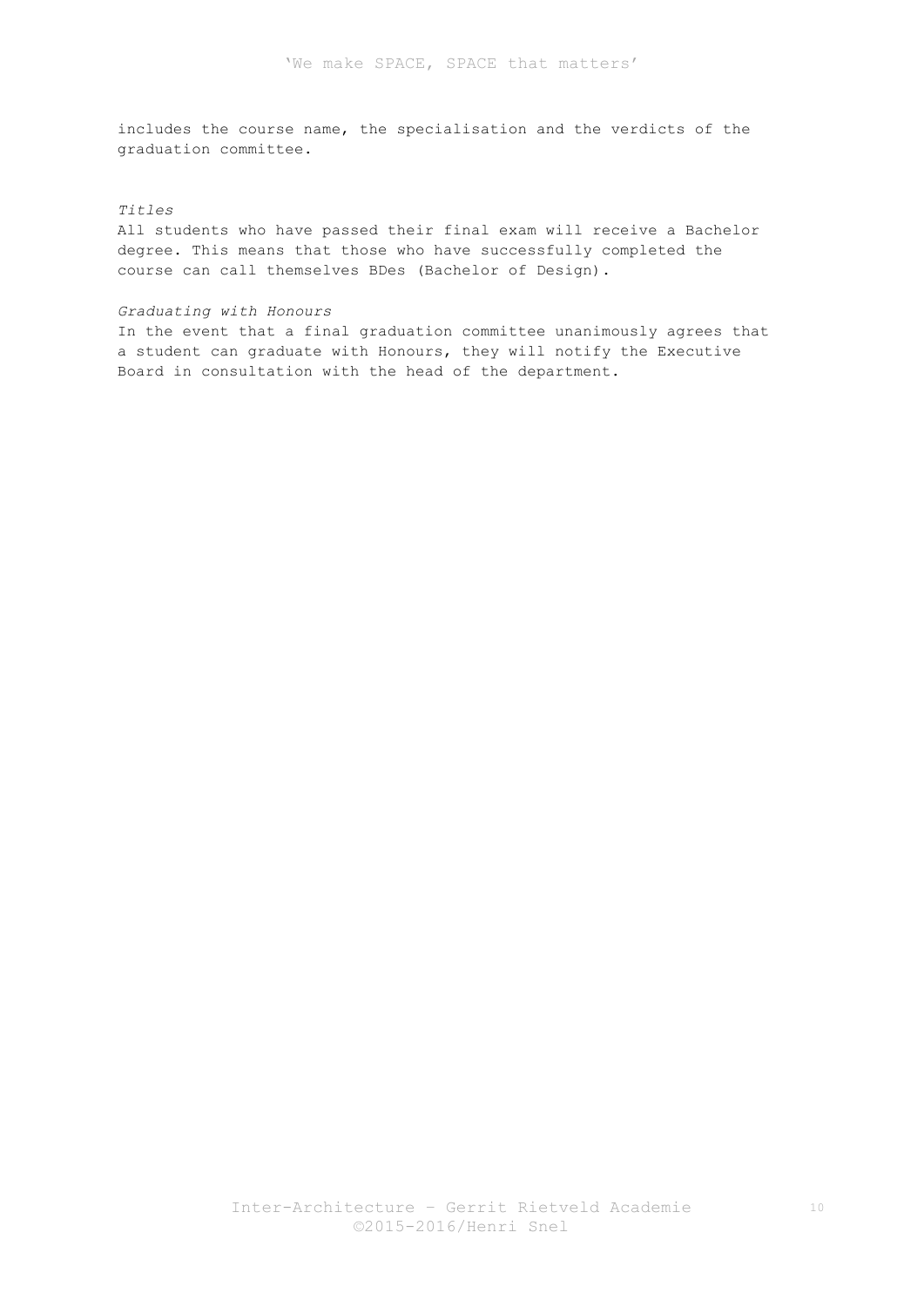# **Chapter 3 Practical information**

3.1 Study load 3.2 Study support 3.3 Staff 3.4 Housing 3.5 Information services

Practical information is broadly outlined below. For most cases we refer to the general study guide and the Gerrit Rietveld Academie website.

## **3.1 Study load**

The study load is as follows:

-42 weeks per year with a course load of about 40 hours per week, or 1,680 hours per year. The student is expected to be present at the academy at least three days per week. In addition to this the student is expected to devote several sessions per week to their assignments. -Scoring

To facilitate (inter-) national student mobility, the Gerrit Rietveld Academie uses the European credit system (ECTS = European Credit System transfers) where one credit equals a study load of 28 hours.

## **3.2 Study support and guidance**

During the program, study support will be based on several conversations.

#### *Interview*

An interview before the course begins will determine if the essential criteria have been met (prior qualifications and creativity) and whether a student will be admitted.

#### *Progress review*

Throughout the course, each student will have a progress meeting with the head of the department or his deputy after each block. The progress review will focus on the study progress and future expectations of the student. Following the discussion and taking into account study results so far (refer assessments), it will be decided if the student is sufficiently capable to move into the next stage, and they will be advised on the content during the continuation of the program.

#### *Deanery*

All students of the Gerrit Rietveld Academie may use the services of the student counsellor for information and advice about study arrangements, study motivation, study choice, financial arrangements, delay in the study due to illness or personal problems. The dean is also the counsellor for any cases involving sexual harassment. In performing these tasks, the student counsellor occupies a position of trust and acts as an independent party.

*Guidance*

Our guidance begins during the admissions process. During the first interview the candidates receive advice about their work and processes. We also familiarise them with the approach and mentality of the Gerrit Rietveld Academie. An introduction program will acquaint the new students with the facilities. The head of the program follows them closely. Students, whom the tutors expect not to finish the course successfully, are strongly advised to discontinue the study at the end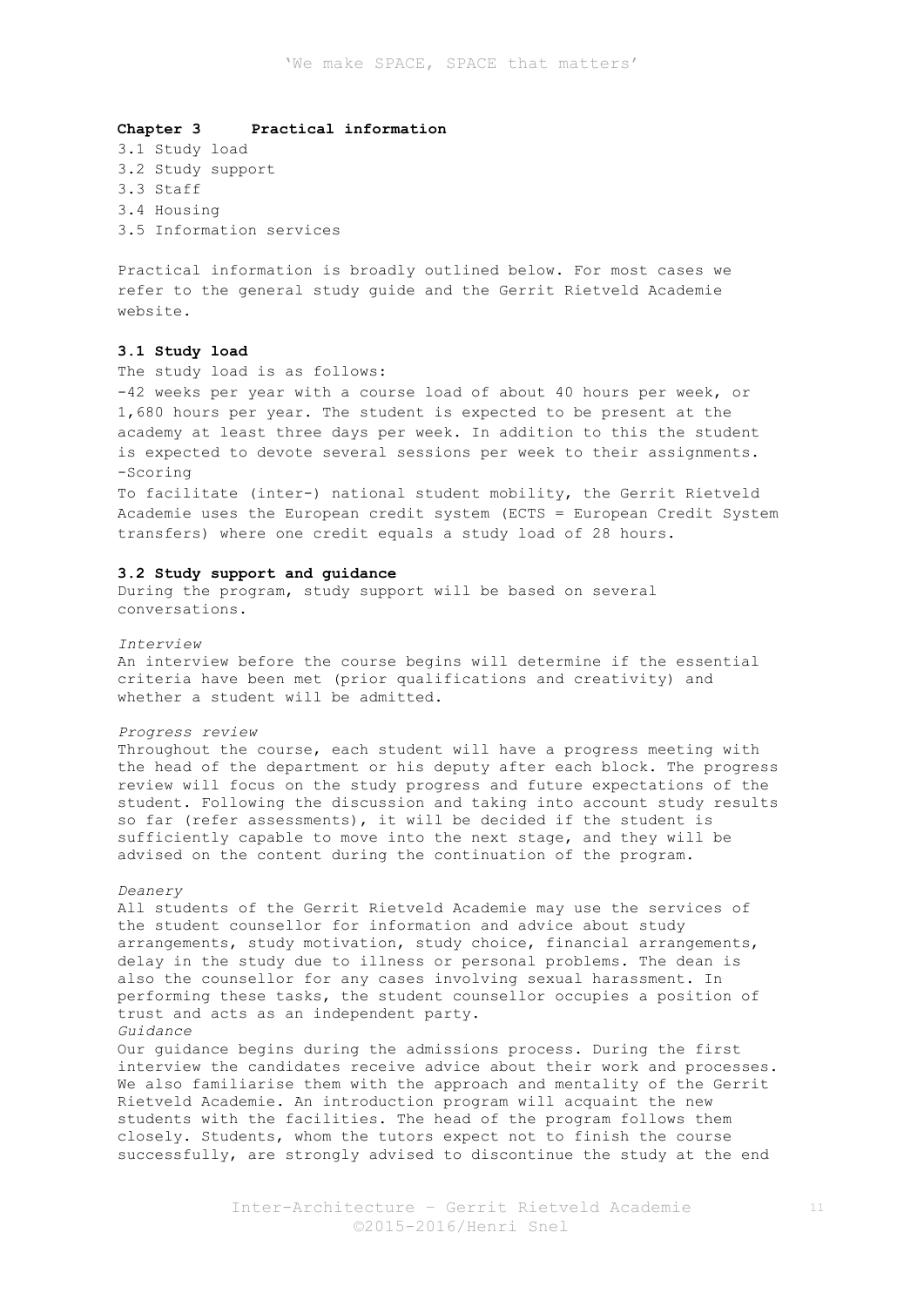of the first year. In the case of disappointing results, absence or the suspicion there may be problems we will contact the student.

Students receive guidance from the head of the department, tutors, administrators, and workshop managers and upon graduation, from graduation advisors. For most students, this guidance is sufficient. In the case of disappointing results, absence without apparent reason or the suspicion there may be problems the head of the department will contact the students as quickly as possible. Reacting quickly prevents the students from falling too far behind without being able to catch up, which could result in failing otherwise. If necessary, learning paths may be customized to suit the student, or additional supervision provided by the tutors. In addition, students who experience difficulties with their studies can call on the student counsellor.

#### **3.3 Staff**

Below are some key staff functions and associated tasks in which you are supported as a student.

*The student counsellor assists with:*  -Personal issues (anxiety, assertiveness, procrastination, time management, study choices) -Communication and motivation problems -Problems with tutors -Education organisational questions -Information about legal procedures (student finance, examination appeals committee) -Support with funding applications -Housing mediation -Study delays due to personal problems, (chronic) illness or disability.

# *The head of the department:*

The head of the department is the core of the department. He puts together of the team of tutors, the curriculum and the scheduling in consultation with the tutors, as well as maintaining relationships with the Executive Board. He is the contact for students and teachers, providing students with support and mediating problems between students and other departments within the academy. The head of the department refers students to the student counsellor if any potential obstacles are found during the progress of the study. *Tutors*

Tutors who practice within the industry provide the artistic content and guidance. The tutors also conduct tutorial sessions with each student, which are focussed on the successful completion of designs and work processes. They are observant for any signals that may lead to problems in order for them to be able to alert the head of the department or the student counsellor as early as possible. A student, who is not present enough due to uncertainty or due to lack of communication, runs a high risk of dropping out early.

## *Workshop managers*

Workshop managers are responsible for the technical supervision of students, developing instructional material and the management of the workshop. Workshop managers support the students in the execution of the work and the use of equipment, materials and techniques. They also focus on responsible and safe use of equipment in the workshop. They discuss the feasibility of a project, give advise on technical aspects (stability, durability, construction methods) and the capabilities of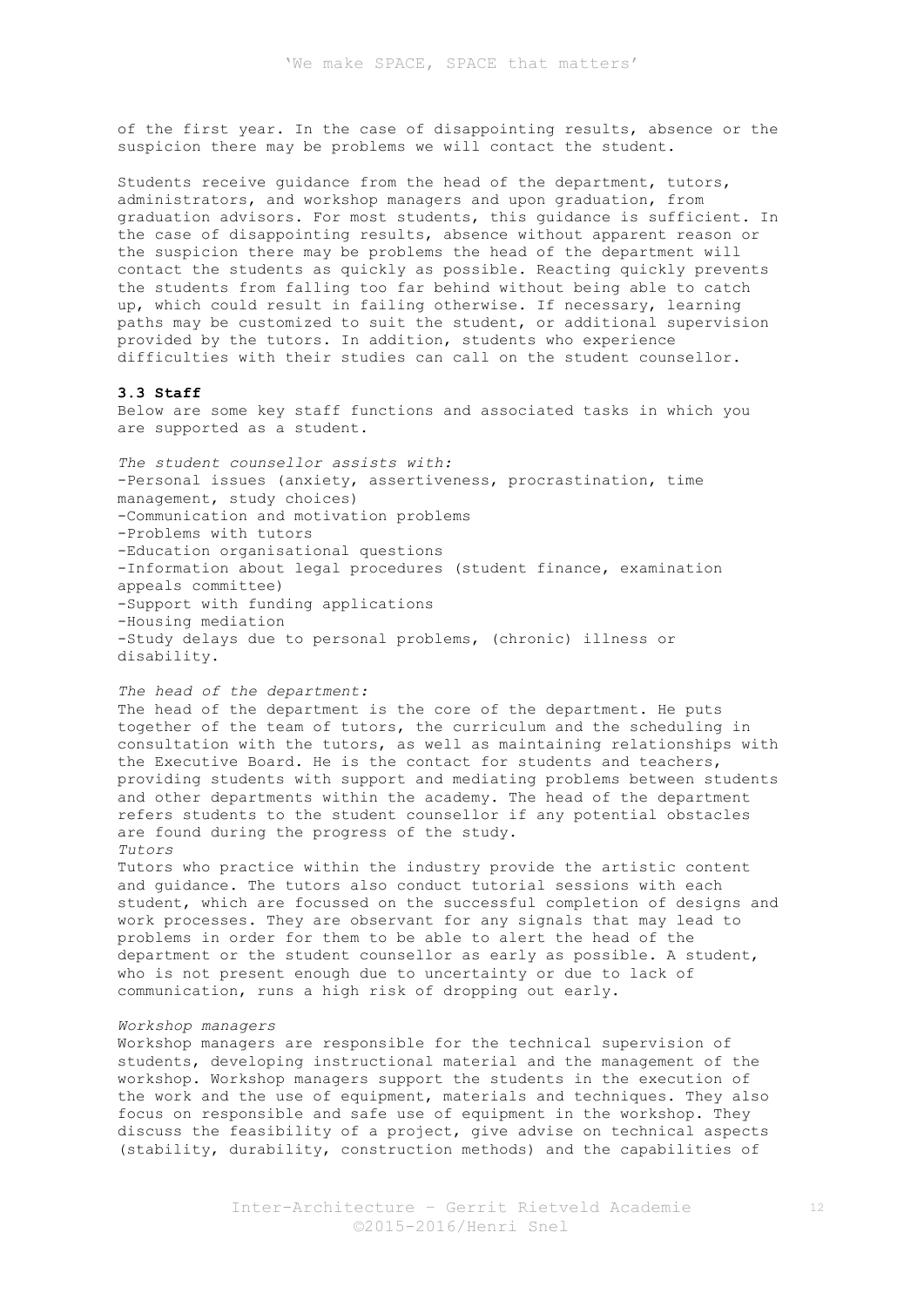the equipment. Workshop managers provide technical instructions to groups of students.

*Graduation tutors*

Graduation tutors act as teachers and confidents to the students during the execution of the final design project and while writing the thesis. They assist the students in the planning of the graduation project and formulating the design brief for the final projects. They continuously monitor the progress together with the student.

# **3.4 Facilities**

*Facilities – general* For more information on the facilities at the Gerrit Rietveld Academie we refer to the general Gerrit Rietveld Academie website. Below we briefly explain the Gerrit Rietveld Academie workshops.

#### *Workshops*

The Gerrit Rietveld Academie offers two types of workshops which students from the department of inter-architecture can utilise to produce their work: the general workshop, which is accessible to all students, and the department integrated workshop which is primarily intended for students of the department.

Students from the department of inter-architecture can only utilize department-integrated workshop including ceramics and textile design after receiving permission from the workshop manager. The maintenance of the workshop requires relatively high investments. We have chosen to offer basic services, combined with specialised equipment, which students could not afford to buy themselves due to the high cost involved. If more specific workshops are required for the master's level, students can search for suitable external workshop in consultation with the tutors. It may happen that a student wants to work with materials such as stainless steel, plastic, concrete or felt, for which specific expertise should be sought externally. The student can also contact a manufacturer in order to commission the production of a prototype for them. The digital workshops have been greatly improved both in the refurbished and the new buildings, in order to meet the needs of the students. They required more equipment and more modern programs. There are now two well-equipped digital workshops: one in the main building and one in the new building. Both have an instructional space that can be used as classrooms with workstations set up. Students can rely on the support of workshop managers, who are present full time during the day and at specific times during the evenings.

The workshops are: *General workshops* -Carpentry workshop -Metal workshop -Graphics workshops/ screen-printing -Computer workshops in the old and new buildings

*Department integrated workshops* -Textile printing: used by Textile Design, Fashion and Design Lab; depending on the use by students of these departments, the printing workshop is open to students from other departments/programs. -Metal workshop -Glass workshop -Graphic Design typesetting workshop with offset press -Photography workshop at the Photography department: photo studio, darkroom, digital lab with workstations and printers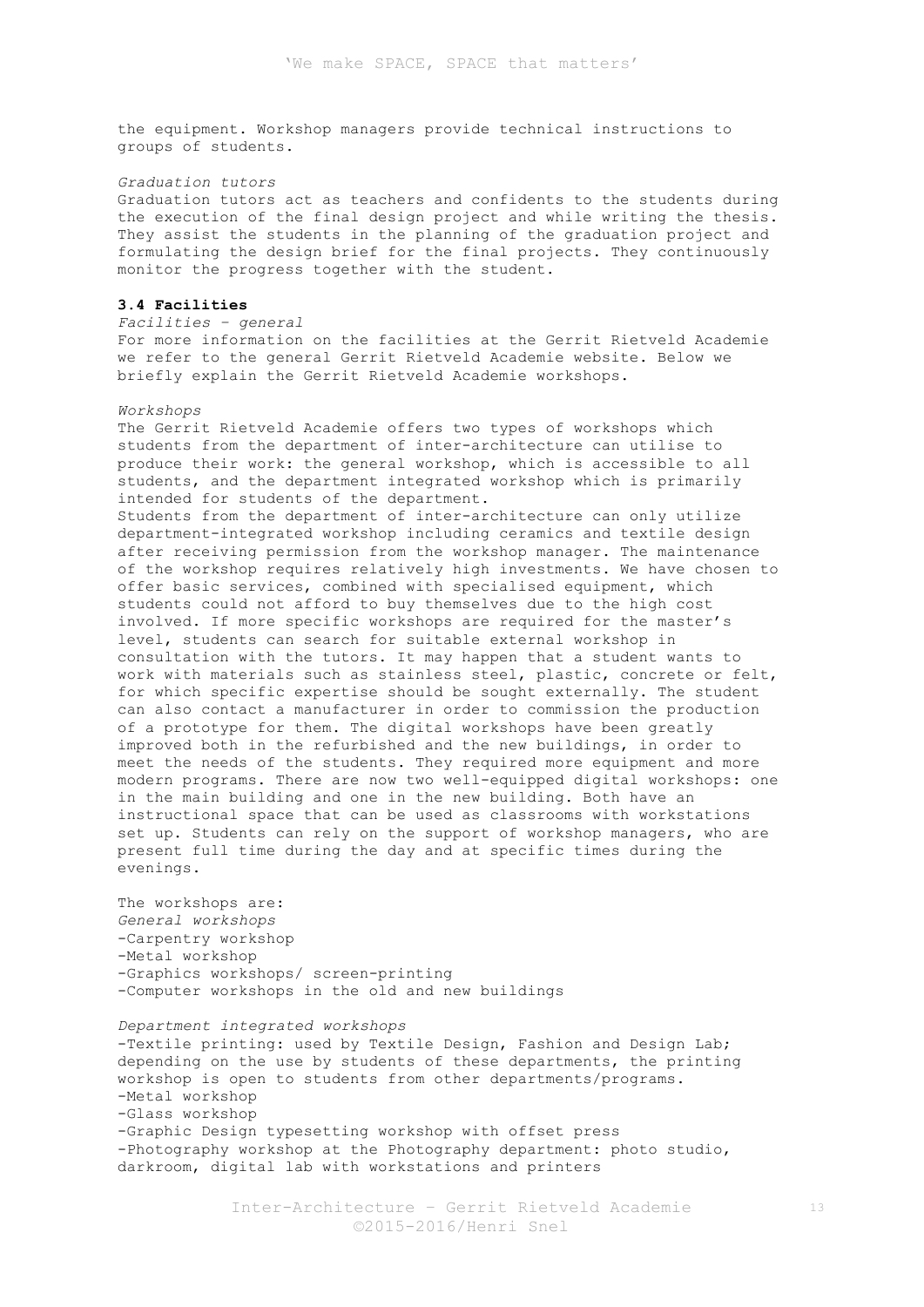-Editing rooms and sound studio for Fine Arts students and VAV -Film editing and animation studio VAV

# **3.5 Information Services**

#### *Website/blog*

The communication of information relating to the department is increasingly provided digitally, via both the website of the Gerrit Rietveld Academie, www.rietveldacademie.nl, and e-emails from the head of the department and its tutors. Because of the individually tailored education and small group sizes, it is easy to maintain personal contact between teachers and students. Much of the internal communications will therefore occur verbally. In addition to a general website of the Gerrit Rietveld Academie, the department of inter-architecture has its own blog, http://interarchitecture.nl. On this blog, students can find information regarding the yearly program, group schedules and assessment data. Part of the blog is protected by a login code where the students can view assignments. Tutors, students and alumni have the opportunity to add a link to their websites on the department's website. The blog is a source of information on the discipline; news, events, exhibitions, magazines and new trade publications are listed. There are also links to architectural and design websites. There is new information available on this website almost every day, making it attractive for students to visit the site regularly. Monitors in the hall of the main building display roster changes and teacher absences.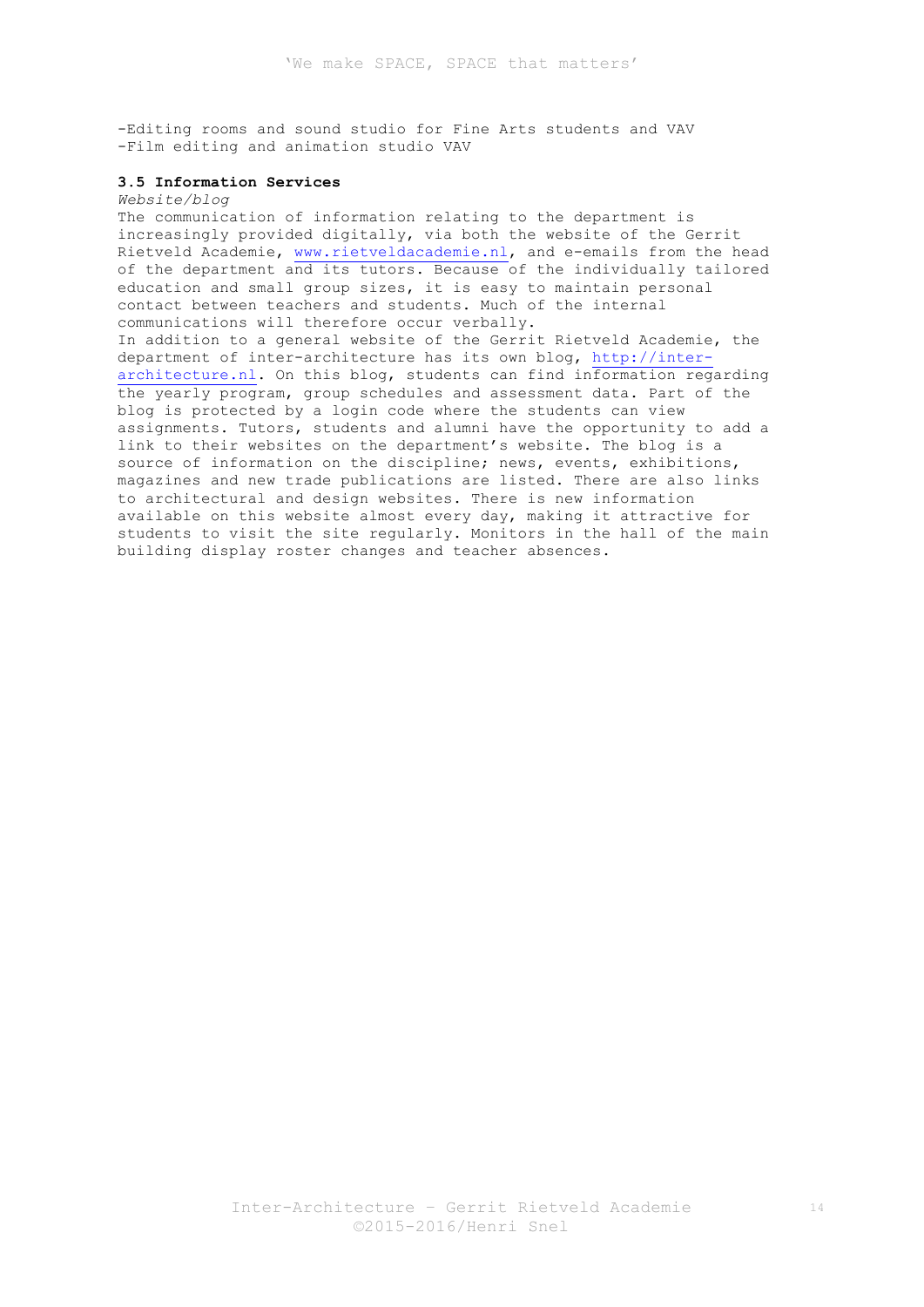## **Chapter 4 Future**

4.1 Degree 4.2 Postgraduate studies 4.3 Employment

# **4.1 Qualification**

Qualifications and titles: all students who have passed their final exams have achieved the Bachelor degree. This means for those who have successfully completed the studies may call themselves BDes (Bachelor of Design).

#### **4.2 Postgraduate studies**

After studying at the Gerrit Rietveld Academie you could consider undertaking further study or training. There are various possibilities. You can stream through to the Masters program at the Gerrit Rietveld Academie Sandberg Institute, e.g. the Master Interior Architect or follow other Masters programs at different institutions or academies. For an overview of the various institutions and academies, we refer you to the department of inter-architectures' website. More information about these and other courses and the associated entry requirements is available from the student councillor. The department organizes an information session once a year about postgraduate studies and professional work after leaving the academy.

## **4.3 Employment**

Graduate students can choose to pursue a variety of different avenues in their professional practice. You can establish yourself as a professional artist and establish your own design studio. You could go work for a designer or (interior) architecture firm. Other common options include: exhibition designer, set designer, furniture and product designers. Other possibilities include: spatial artist, architectural photographer.

A combination of these activities and/or collaboration with other designers and disciplines are also possible.

The Gerrit Rietveld Academie has an alumni policy, where they frequently ask their graduates about their activities after graduation. The results show that the majority of graduates are employed in the industry they trained in. Some setup independent private practices, some find employment with existing (design) firms or organizations.

## **4.4 Assignments/ Exercises briefs**

The assignments/tasks are explained in the brief. Every year the tutors define the exact context and detailed parameters of the assignments.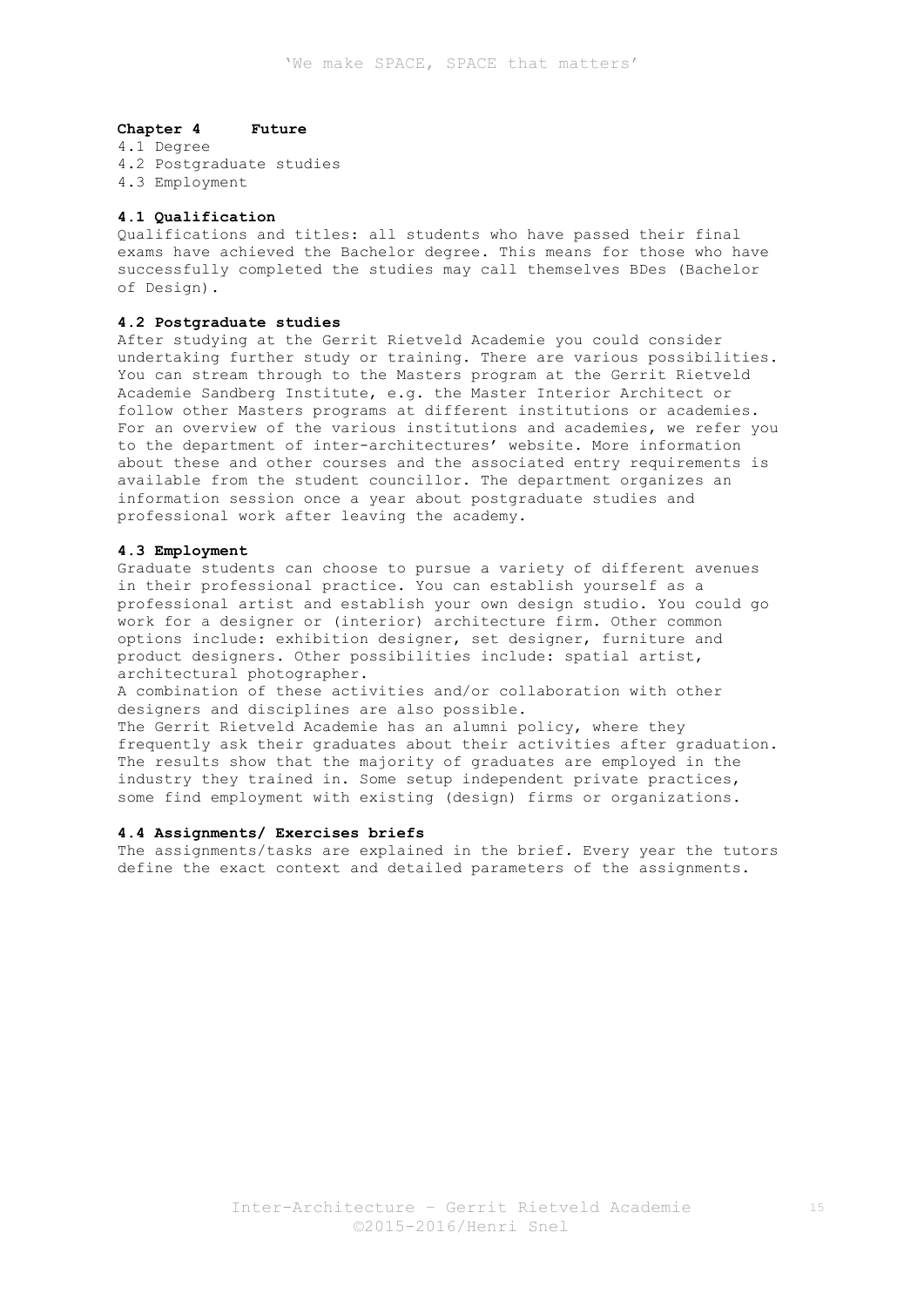**Annex Assignments**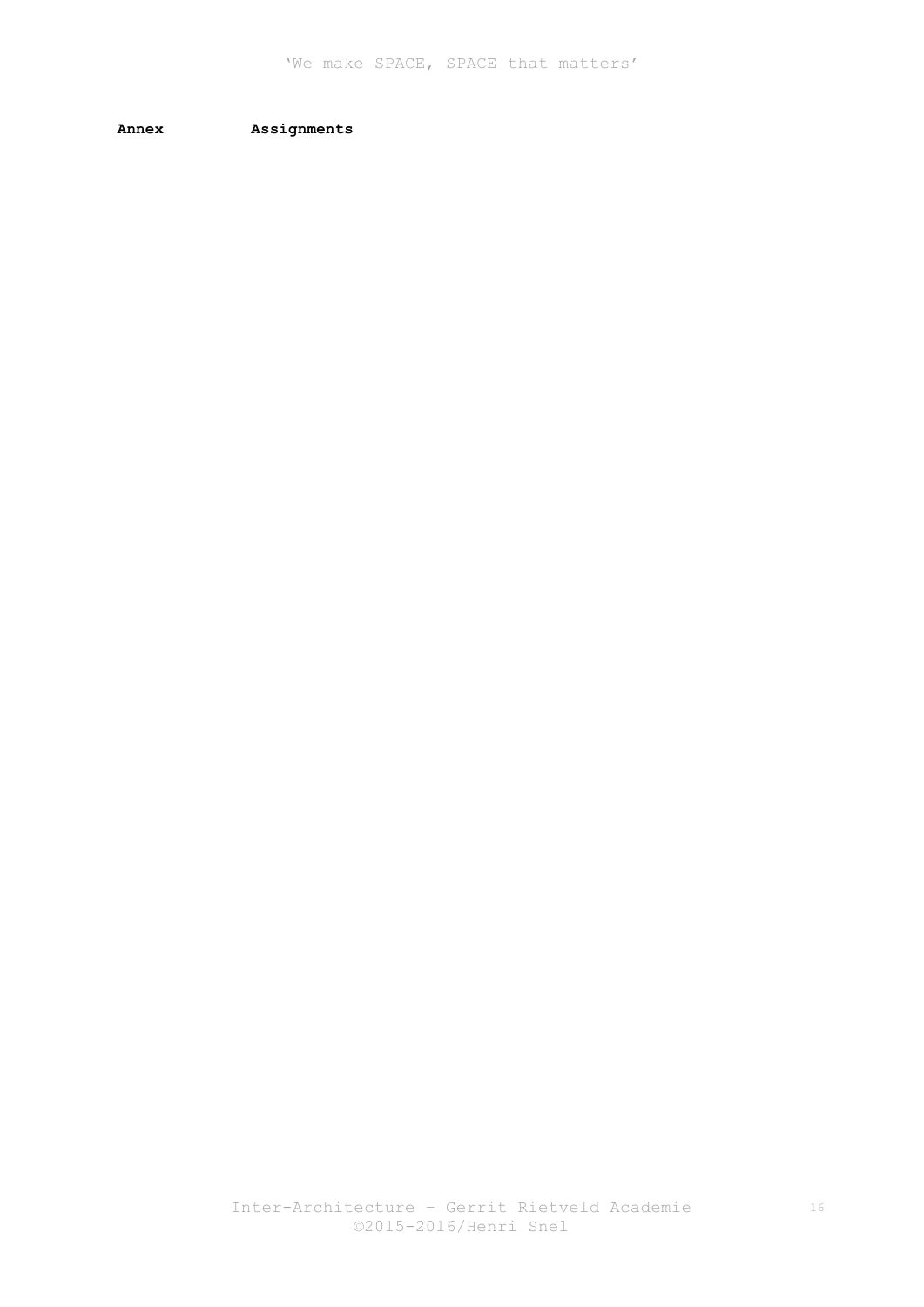Architectural Theory

#### **Context**

The scale of the detail, the building, the public space.

#### **Participation**

Group participation / Individual

#### **Description**

The history and theory of spatial design is taught during verbal lectures. The students are required to read different texts and reflect on it critically. The lecture series ends with an exam in which the knowledge gained from the lecture and the prescribed literature form the basis of the examination material.

You also need to write a paper in response to the results of topical research and analysis of spatial design. Excursions to exhibitions, spatial design (of various scales, from interior to city); lectures, research institutions (archives, libraries, museums) also make up part of the program. The students have to present their excursion report both written and verbally.

# **Learning objective**

Increase knowledge of the history of architectural theory, the theory of spatial design and the current state of theory in the profession; enhance the critical perspective on contemporary industry issues; practice debating and discussion techniques. Develop understanding and knowledge of building typology; sharpening survey methodology; reflection on the history of architecture from a specific angle; practice presentation techniques; researching and articulating a personal vision into a coherent text.

#### **Methodology**

Prepare for the lectures by reading the prescribed literature. Attend lectures, concluded by an exam. After a building type is selected, independent research will be conducted under the supervision of the tutor. Students present their research at various stages and critique each other and themselves. The research is documented in a paper. Reporting and presentation of excursions.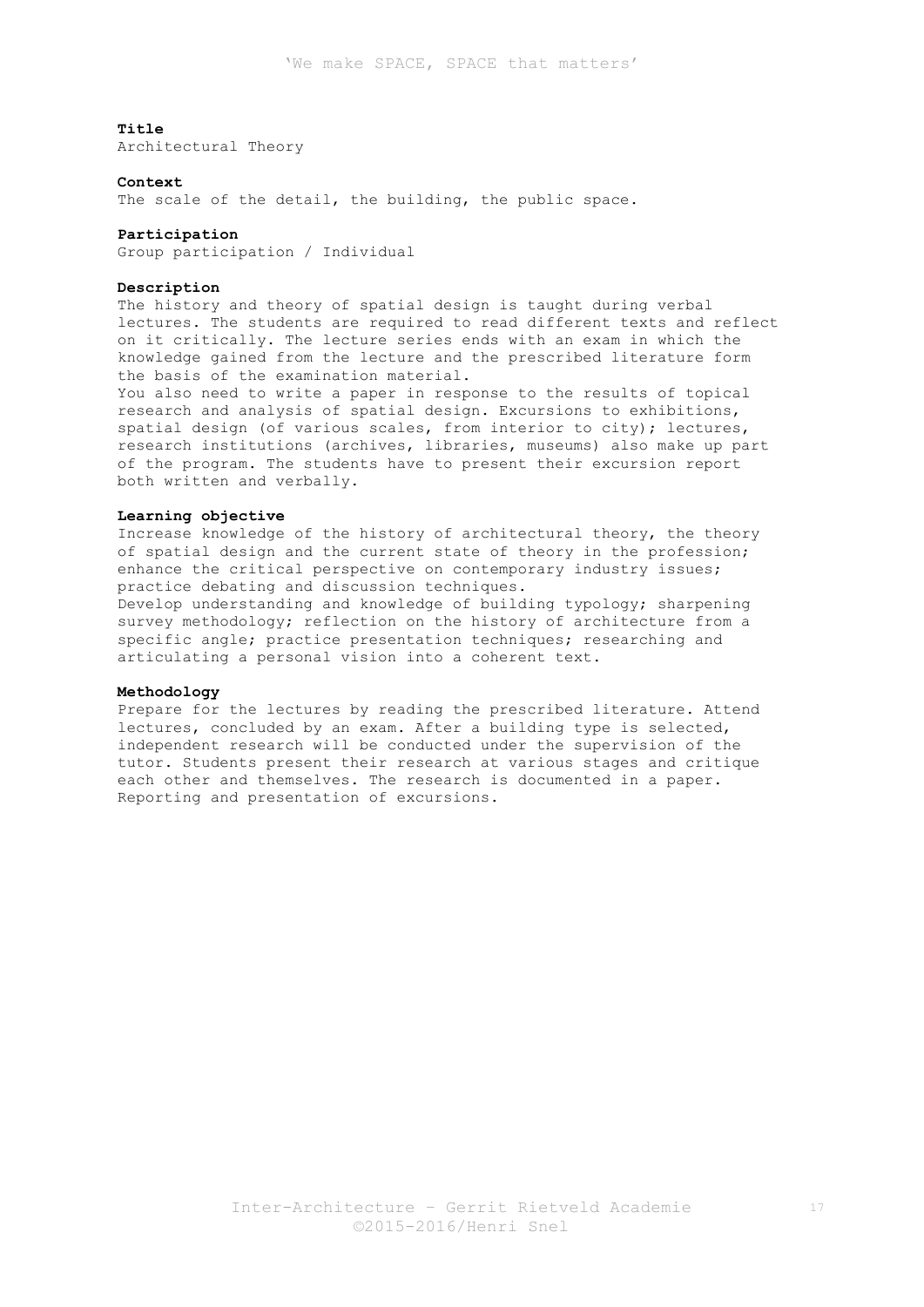Stage Design

#### **Context**

Scale of the detail, the interior and the building

#### **Participation**

Individual

#### **Description**

More and more, famous architects are used to design sets and interiors for the entertainment industry. Besides designing sets for theatre and dance is the design for the film and media industry (TV and internet) an important field for designers.

The close collaboration with other forms of art emphasizes the interdisciplinary character of this task. This is strengthened by the specific requirements in terms of techniques and materials. Design a set for the stage, where you explicitly take into account the function and location of where the design must appear, and the temporality of the design (e.g. permanent or very short term). Take into account material selection, engineering, safety requirements, financial viability and the feasibility of producing the stage design.

# **Learning objective**

The acquisition of compositional and spatial skills; practicing with the effects of space; light and colour; gain experience with the application of different materials in the interior. Acquiring compositional skills; develop the understanding of spatial consequences of movement and changing proportions. Translating the abstract narrative into a tangible built form.

#### **Methodology**

Design project to be completed individually, supervised by a tutor in groups. Individual presentations are interspersed with group discussions and brainstorming sessions. An excursion to the site is part of the project.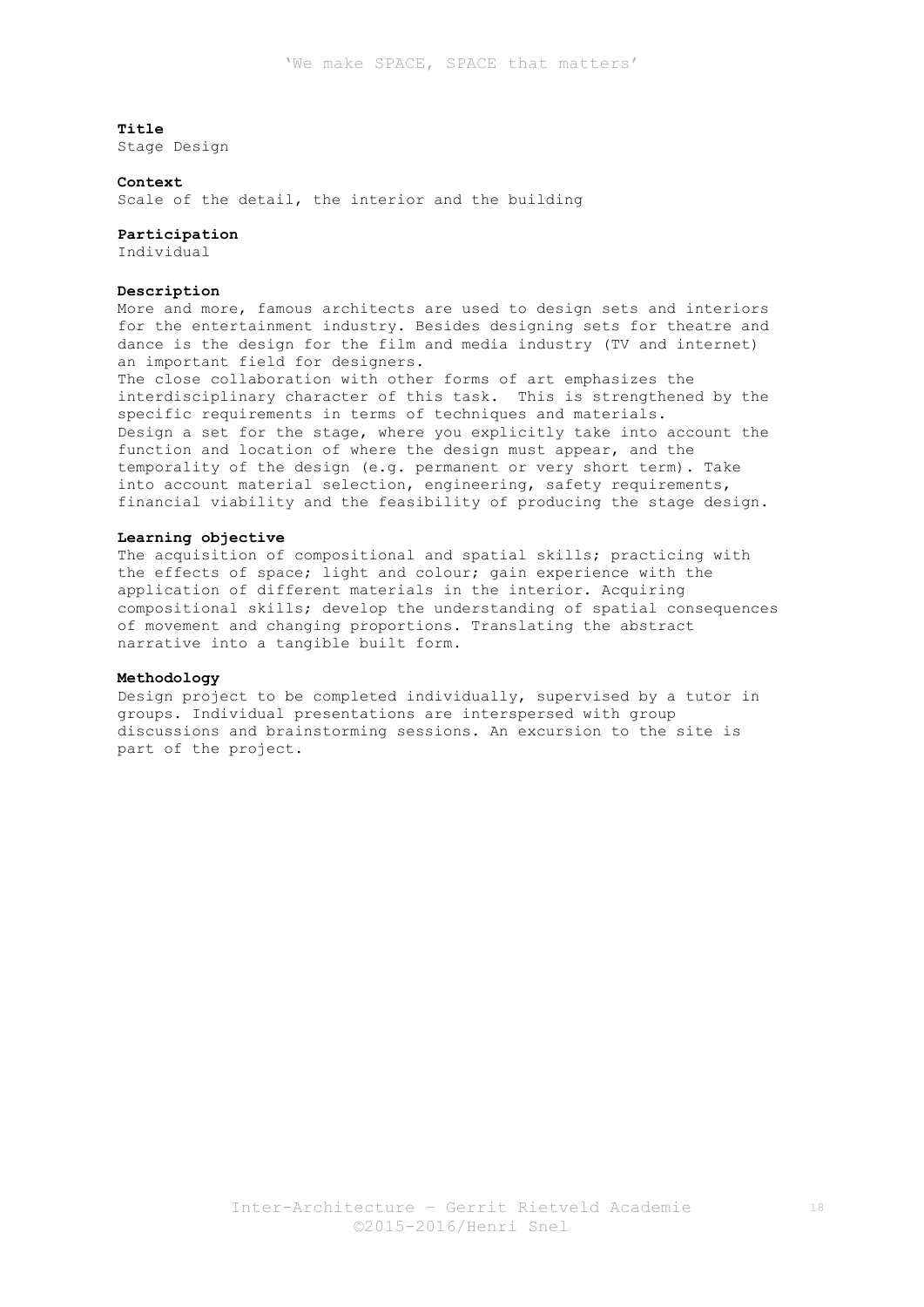Architecture

#### **Context**

Scale of the detail, the building and the city

#### **Participation**

Individual

# **Description**

Design an architectural object. Architecture relates to everyday matters such as housing, employment, education and care. The assignment focuses on the changing design issues relating to these core necessities. Social design, sustainability and materiality are important research areas. The student, in consultation with the teacher, chooses a particular focus, theme and site and investigates this further. The results are translated into a spatial model. Special attention is given in the design brief for the crossover forms between architecture, interior architecture and the interdisciplinary.

#### **Learning objective**

Site and functional brief analysis, and the translation of this into a logical spatial design; acquisition of compositional and spatial skills; develop experience with the application of different materials.

## **Methodology**

Students must translate their design tasks into a spatial model to the requirements set out by the tutor. Attention will be paid to scale, structure and spatial setting.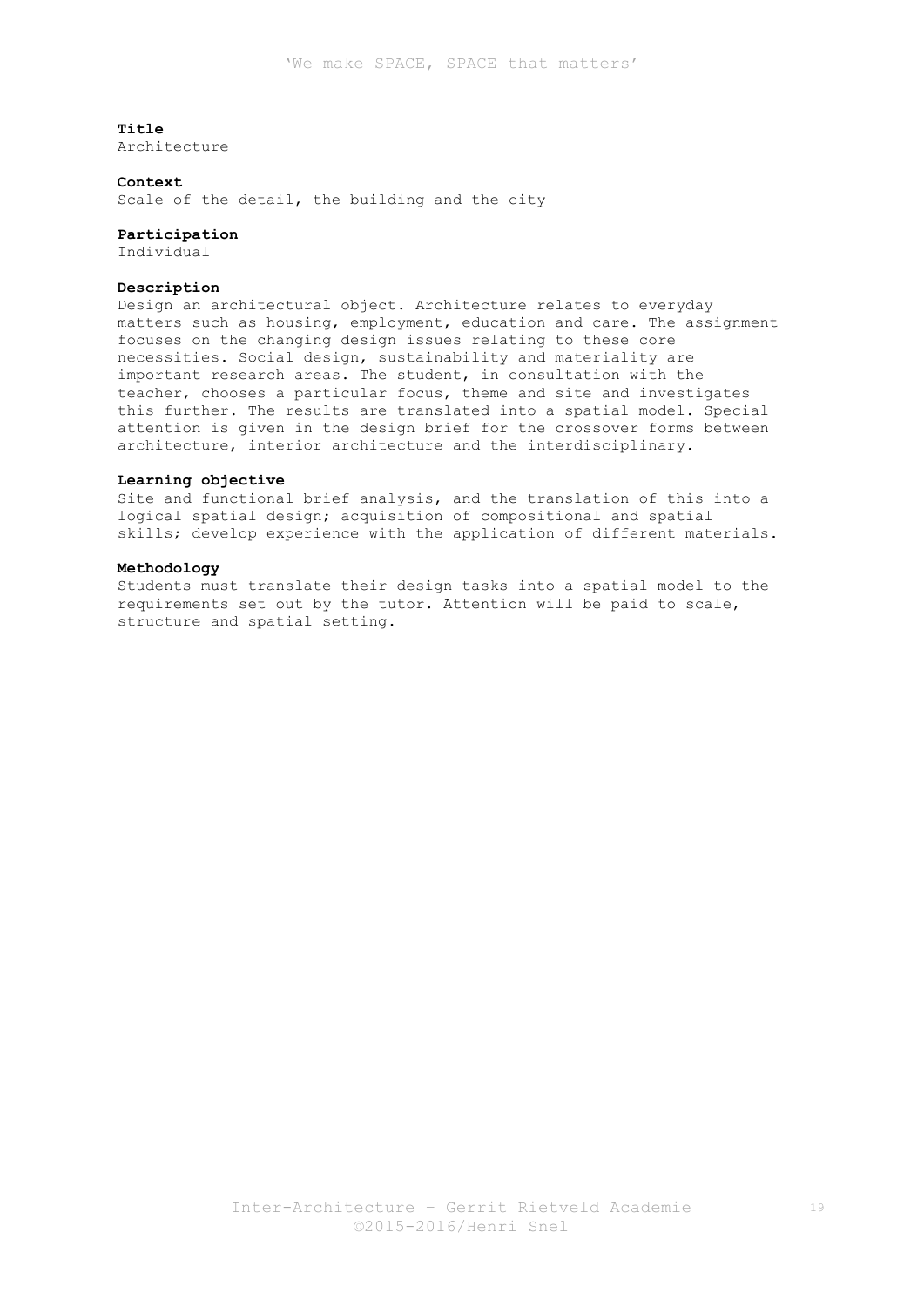Interior Architecture

#### **Context**

Scale of the building and the detail

#### **Participation**

Individual

# **Description**

Design an interior. Research the relationship between inside and outside. Pay attention during the design process to researching the effect of the use of light and colour on the spatiality and manifestation. Experiment with sustainable material use and fit out of the space. The student chooses in consultation with the tutor the (context) scale and thus the aspects they will concentrate on, and determine the interdisciplinary nature of their design. Interior architecture is related to housing, employment, education, healthcare and recreation. Researching the role design can play in discussions about overpopulation, migration, is an important part of the assignment. The student chooses, in consultation with the tutor, an area to focus on and relates their design to the current debate and developments in this field.

#### **Learning objective**

Acquiring compositional and spatial skills; practicing with the effects of space; light and colour; gaining experience with the application of different materials in the interior. Acquiring compositional skills to develop the understanding of the spatial effects of movement and changing relationships; translating the abstract into a tangible built form.

# **Methodology**

Design project to be completed individually, supervised by a tutor in groups. Individual presentations are interspersed with group discussions and brainstorming sessions.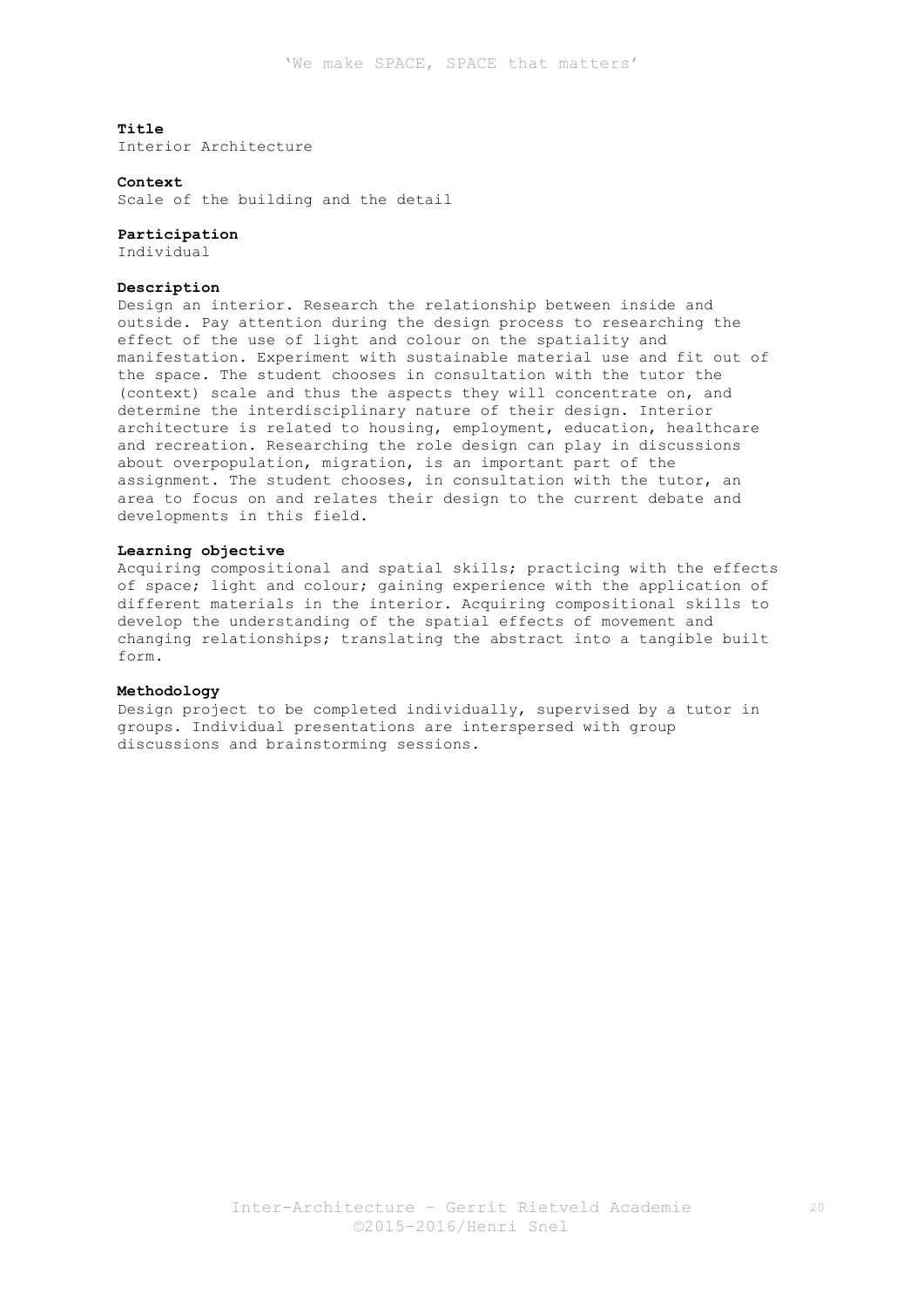Installation

#### **Context**

The scale of the detail, the building, the public space.

#### **Participation**

Individual

# **Description**

Design an installation, where you specifically take into account the location where the installation should appear, and the temporality of the installation (e.g. permanent or very short duration). Take into account material selection, technique, safety requirements, financial viability and use during the realisation of the installation. An installation in particular, offers artists and spatial designers the opportunity to break down the divisions between existing disciples such as sculpture, architecture, painting and to work at the intersection of different scales.

#### **Learning objective**

Acquiring spatial, compositional and communication skills; translation of requirements into a spatial design. Acquiring knowledge of the practical and technical aspects.

# **Methodology**

Design project to be completed individually, supervised in groups by a tutor. Individual presentations are interspersed with group discussions and brainstorming sessions. There will be an excursion to an example project.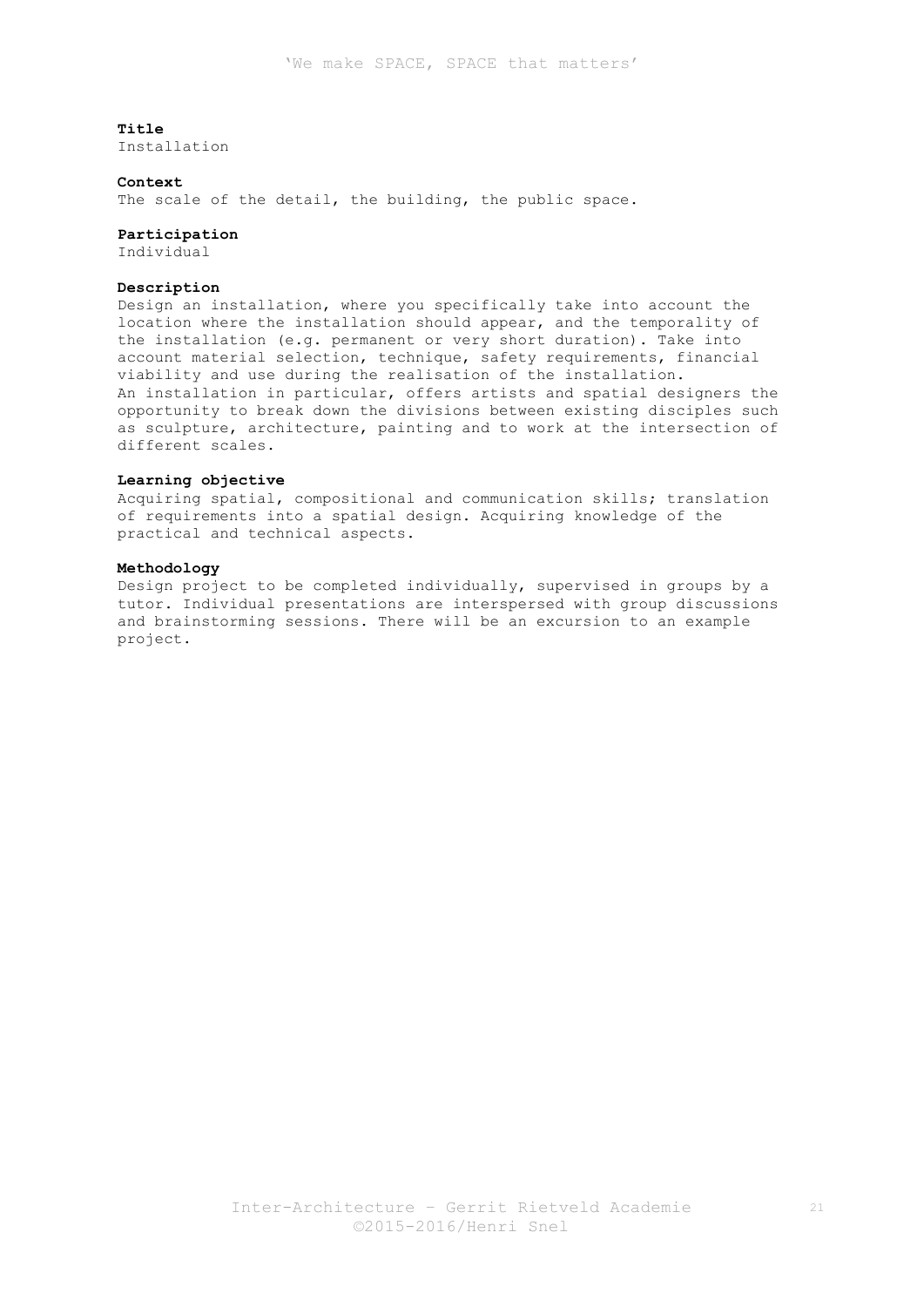Urban Architecture

#### **Context**

Scale of the public space

# **Participation**

Individual

# **Description**

Increasing urbanisation is an international phenomenon. It is estimated that in 2050 three quarters of the world population will live in cities. Key themes are healthcare (research on Alzheimer and architecture), inequality, human rights, housing, interculturalism, immigration, environmental issues, aging, and compaction versus dilution, public space, repurposing and transformation. The students, in the process of completing the design task, focus on the differences and similarities of the different regions where this problem is critical. The pressure on cities, both socially and spatially, requires new space typologies and sustainable alternatives. How do you form these? The tutor formulates the detailed requirements for the design task, and puts emphasis on the interactive city, architecture, landscape and detail. The research is translated into a product; the form will be developed by students in consultation with the tutor.

#### **Learning objective**

To gain insight into the design process and the different scales at which a spatial designer can work; development of skills to be able to control and steer the design development during crucial moments of the process; the development of a personal vision on design methodology; the sharpening of design skills and the development of social critique skills.

## **Methodology**

Completing a research and design project in groups, supervised by a tutor in groups. Several lectures are part of the research project.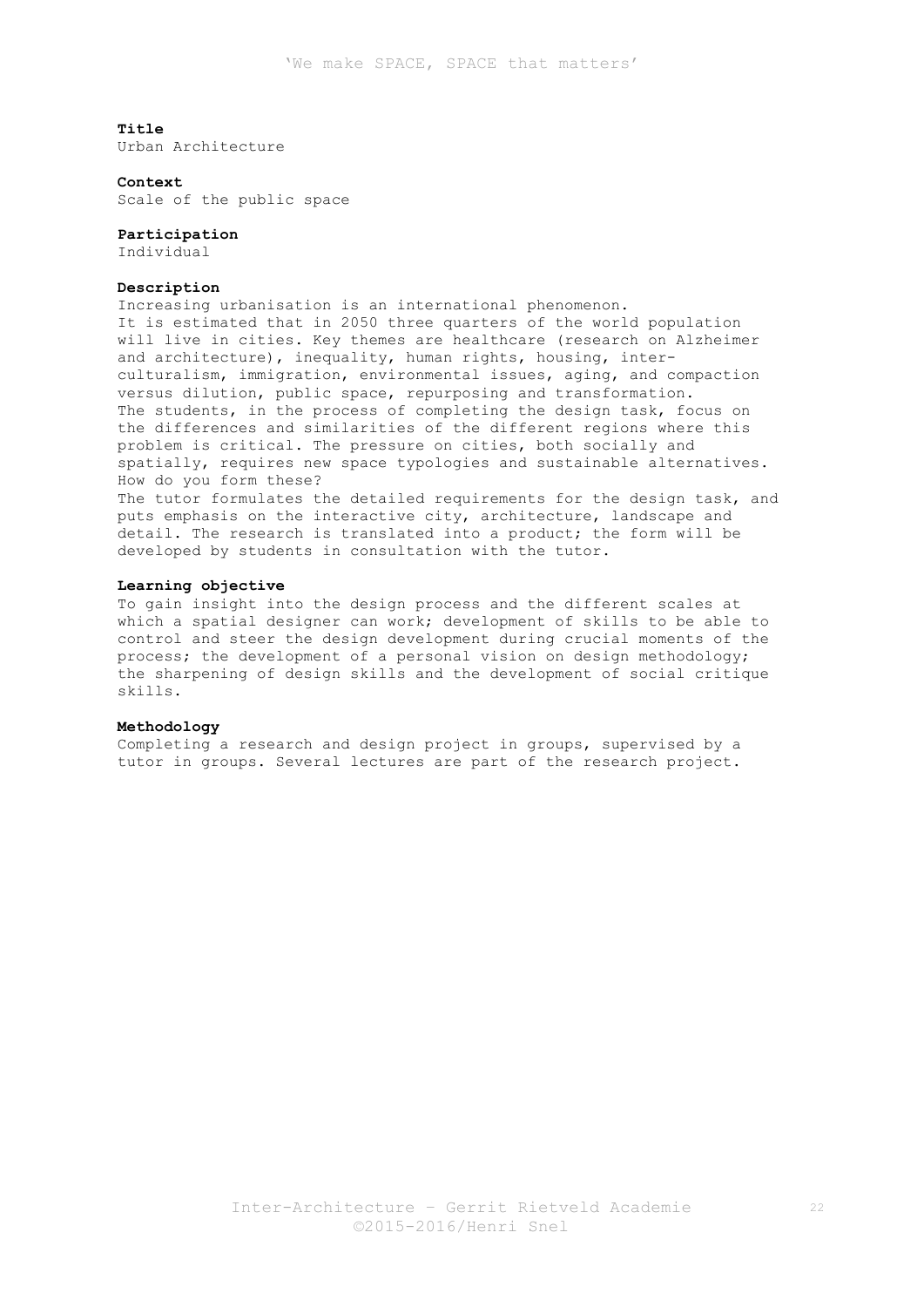Design research

#### **Context**

The scale of the detail, the building, the public space.

#### **Participation**

Group participation / Individual

#### **Description**

The discovery, investigation and analysis of different themes. By design research we mean a structured and methodical way of gathering knowledge and insights that are relevant to the design process. This may involve the collection of facts and information to guide the design process, but also to research from a desire to understand and interpret, in order to be able to take up a position and make informed choices. This is important for the development of personal insights of the designer and for communication with stakeholders in the design process. Through experimentation with the chosen method or process, a project can be developed into a final outcome, which can be a design, but also a book, film or a performance.

# **Learning objective**

To gain insight into the design process; the development of skills required to control and steer the design process during crucial moments; the development of a personal design methodology; the sharpening of design skills.

#### **Methodology**

Complete a research and design project in a group, supervised by a lecturer. Attend several lectures as part of the research project.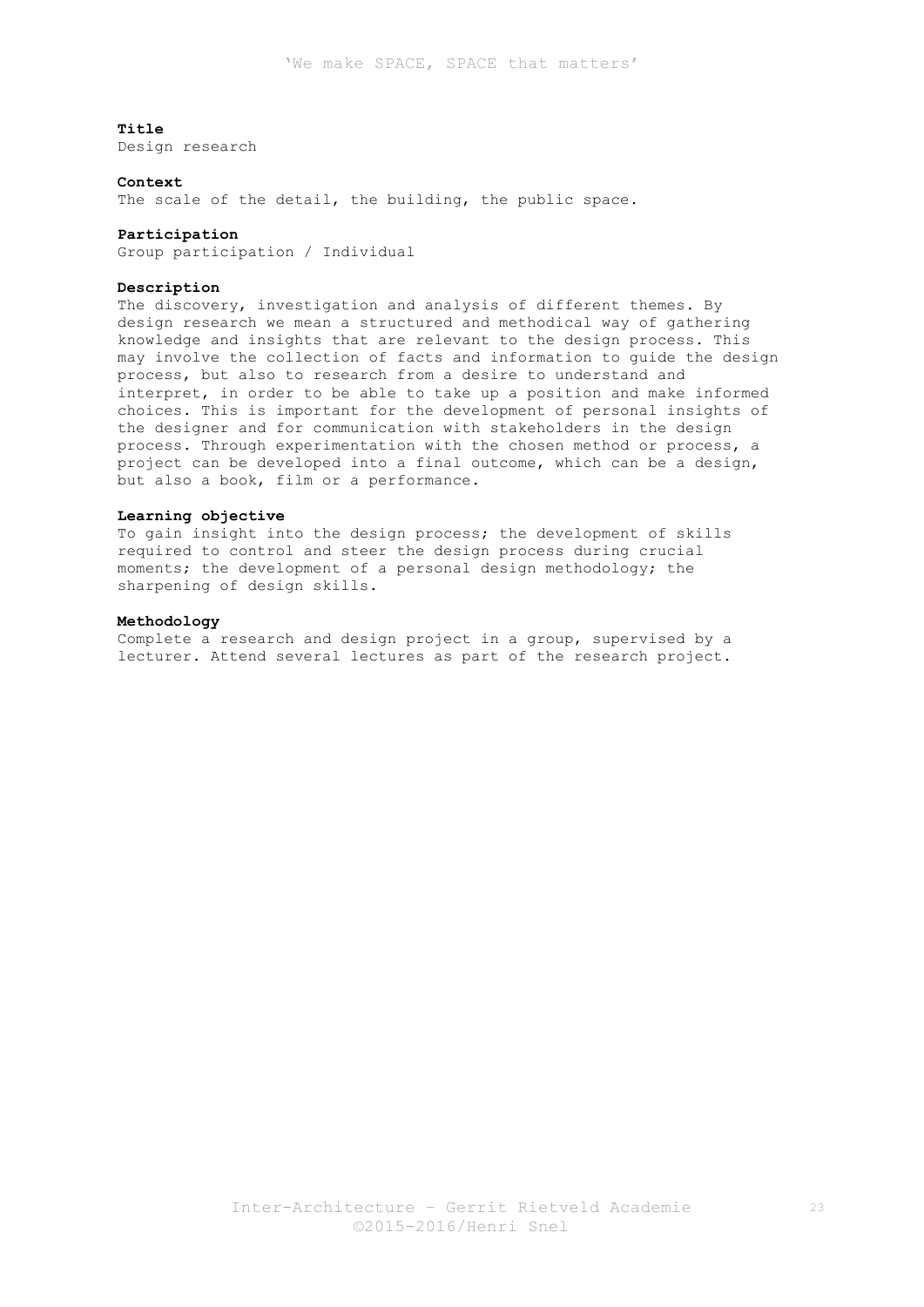Furniture design

#### **Context**

The scale of the detail, the building, the public space.

#### **Participation**

Individual

# **Description**

Design a piece of furniture that meets a set of requirements. Develop a clear design concept and brief based on the requirements. Translate a clear design concept into a realistic design for a piece of furniture. The emphasis within the design process is on the investigation into technical and physical demands and requirements for sustainability in relation to the various materials and construction techniques. The furniture piece should be function properly and safely and be technically feasible, while ensuring a high quality appearance and finish. Also examine the business consequences of certain choices during the process. The choice for the (context) scale is up to the student in consultation with the tutor. When choosing the scale of the public space, investigations are to be carried out as to which role the piece of

furniture plays in the way people use and experience public space and infrastructure.

# **Learning objective**

The translation of requirements and a brief into a design concept; acquisition of compositional and technical skills; dealing with physical and technical and user demands and materialising these into an object; increase material knowledge; gain experience with the business side of the profession.

#### **Methodology**

Design project to be completed individually. Individual presentations are interspersed with group discussions and brainstorming sessions, accompanied by a tutor. For the manufacture of the full-size object, use can be made of the different workshops. Several lectures are part of the project.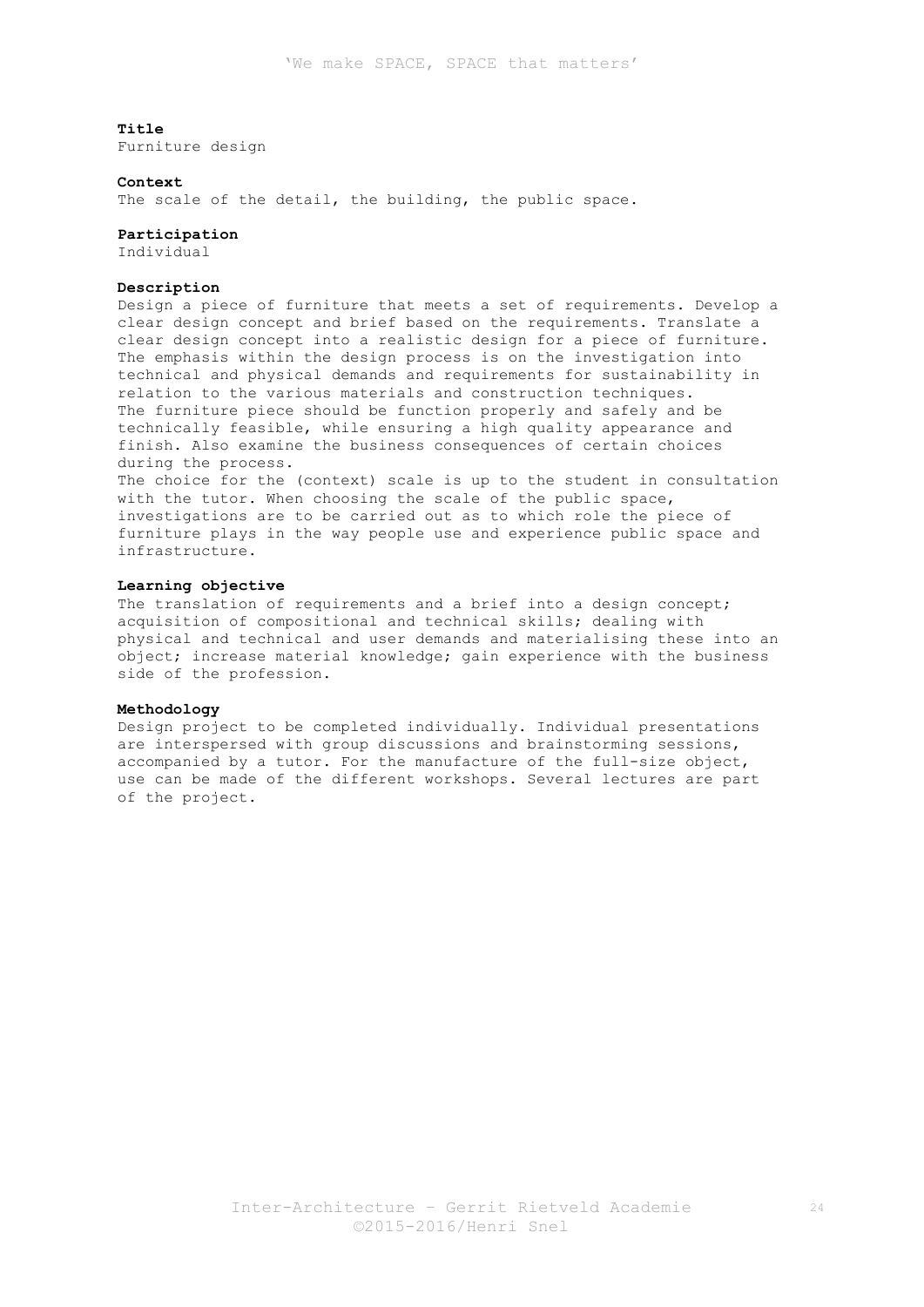Building technology

#### **Context**

The scale of the detail and the building.

#### **Participation**

Group work

# **Description**

Analyse an existing building based on building methods and sustainability. Central to this task is the technical side of the execution. What does the building method and material use say about a building? There will be weekly classroom lectures about all phases within the building process, from foundation towards roofing. There is a lot of space in the design process for research into materialisation and detailing of an existing design in relation to the issue of sustainability. Analysis of construction physics, building methods and construction techniques and research into laws and regulations are part of the process.

# **Learning objective**

Acquire knowledge of laws and regulations in the construction industry; investigate and analyse structural issues; gain experience with construction physics of a complex building. Acquire knowledge of installation technology, building physics, laws and regulations; acquire analytical skills; increase insight into the importance of biophysics and integration of sustainability into a building; interpret research and compare results with other options.

# **Methodology**

Students are familiarised with the material through classroom lectures, where individual and group assignments are completed in consultation with and supervision by the tutor.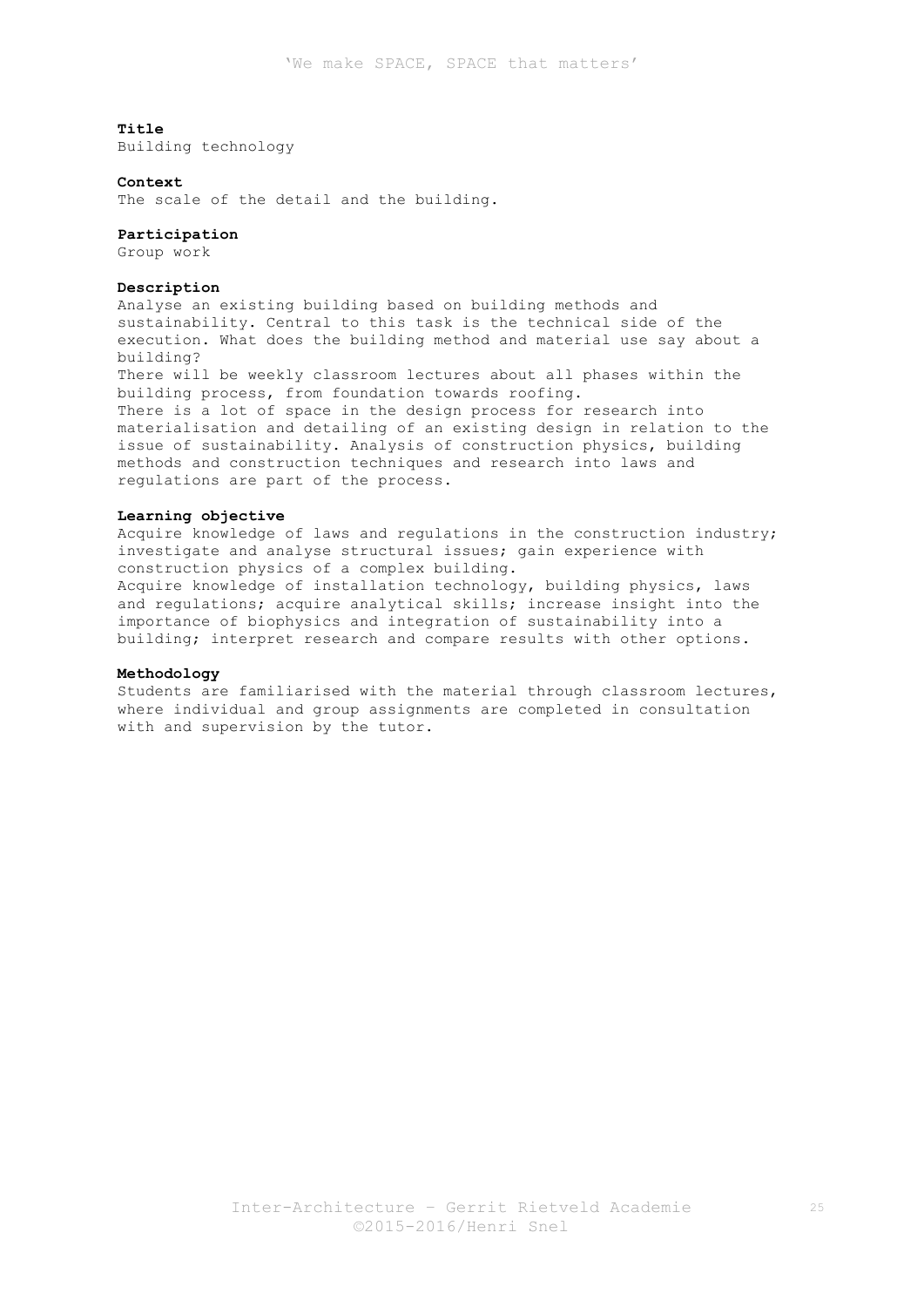Sketching

#### **Context**

The scale of the detail, the building, the public space

#### **Participation**

Individual

# **Description**

Produce sketches of models, objects and different types of architectural objects. The ability to control various techniques of translating observations is an important element of the traditional spatial designer. You learn through practicing with different materials and sketching and drawings techniques. You train yourself in perception and in ways to communicate these observations. You learn the richness of the craft through being taught various techniques such as perspective drawings.

# **Learning objective**

The learning of craft skills to be able to represent objects and spaces (of various scales). The learned techniques will be applied during other design tasks and form a base for designing.

# **Methodology**

Students' get may ways to practice their sketching and drawing through requirements established by the tutor. By working with different materials, the student learns about space, and to observe the space inbetween and next to and translate it into a product. Architectural and other excursions will exercise perception and working on location. Collaboration with other departments of the Gerrit Rietveld Academie is investigated each year and result in tangible collaborative projects.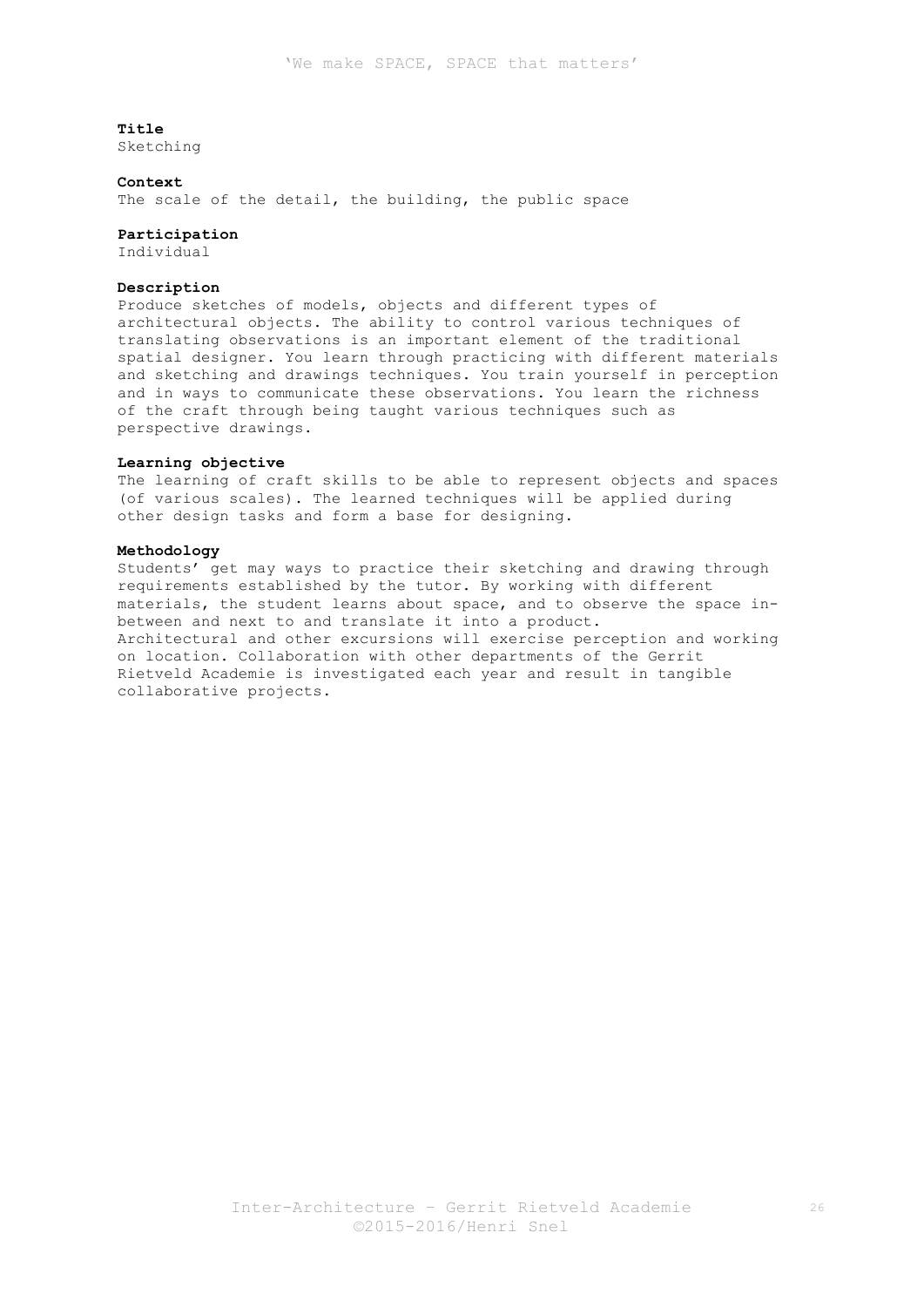Workshops

#### **Context**

The scale of the detail, the building, the city and the landscape

#### **Participation**

Group work

# **Description**

Throughout the program, the department organises at least two yearly workshops, whereby current developments are linked into a design project. The workshops are intended as a short intense period of investigation and the results of this study is to be translated into presentable products. The workshops are often on location and research and presentation are linked to this specific location. You are partially responsible for the organisation of some of the logistics and the content.

There will be collaboration with institutions and organisation that combine social goals with the power of creative experimentation. Themes depend on the location and current affairs and are associated with social design.

Another important aspect is the interdisciplinary nature of the workshops. The results of the (design) research are presented to an audience including people from the outside world. Publicity and presentation are part of the workshops.

# **Learning objective**

Conducting research and translating the results into presentable products. Collaboration on matters of logistics, presentation and publicity. Reflecting on the role of the spatial designer in terms of current affairs.

#### **Methodology**

The students should actively engage in the substantive and logistical organisation. Researching and translating the findings through clear presentations and reports.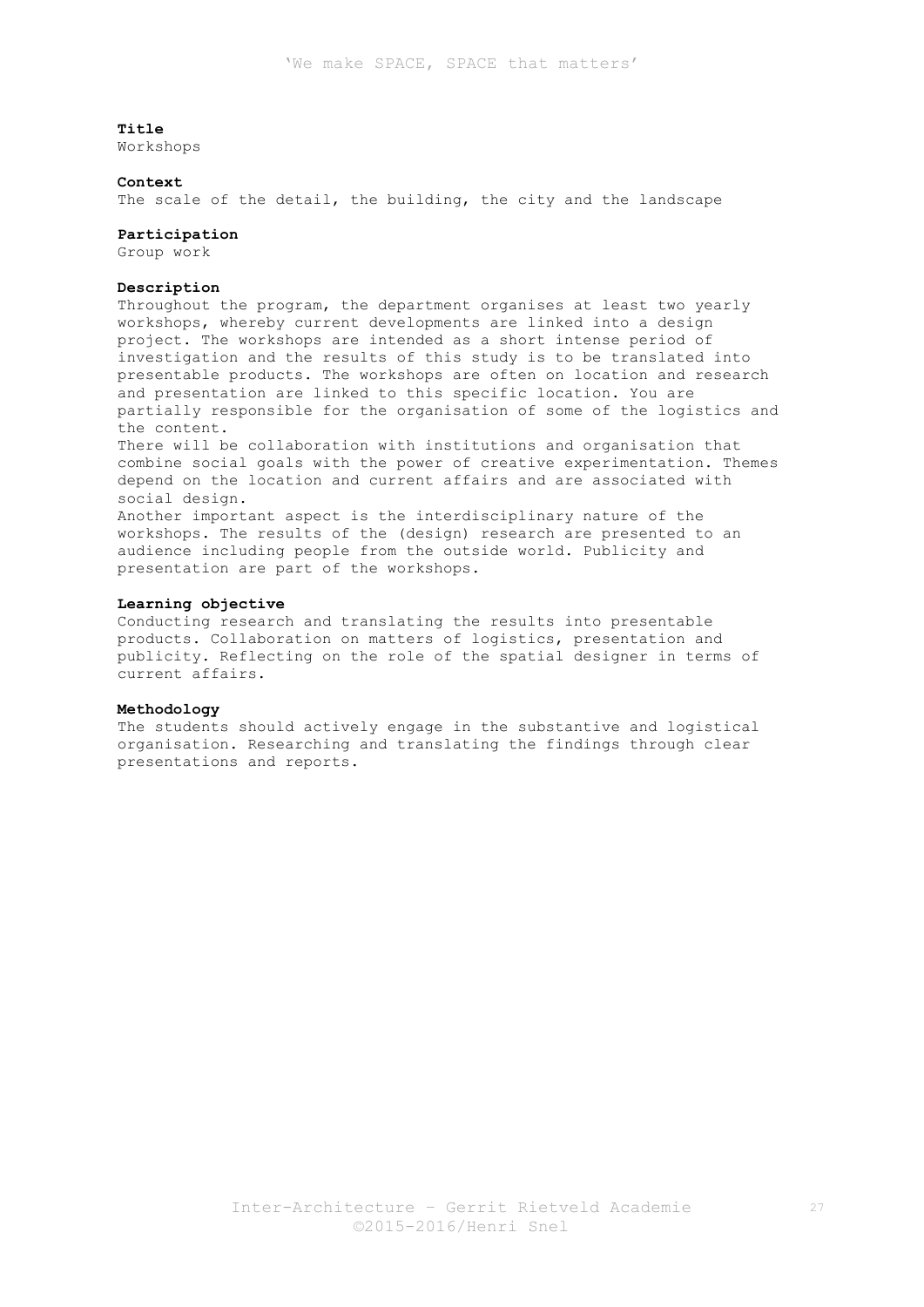Cadcam Workshop

#### **Context**

The scale of the detail, the building, the public space

#### **Participation**

Individual

# **Description**

In addition to the drawing and sketching assignments, the department also pays attention to working with various computer programs that are used in spatial design. Programs include VectorWorks and Rhino 2D/3D. VectorWorks is a CAD program used for drawing, designing presenting and modelling in 2D and 3D. In VectorWorks it is possible to create 3D models from 2D drawings and vice versa.

Rhino 2D/3D is also a professional program for 2D and 3D drawing and designing. You can use it to design for laser cutting and 3D printing.

# **Learning objective**

Learning to design using computer programs and thus to investigate the various possibilities that computer programs offer as support to the spatial designer.

#### **Methodology**

In an intensive workshop setting, students are familiarised with the various computer programs. The tutor formulates the requirements for further assignments.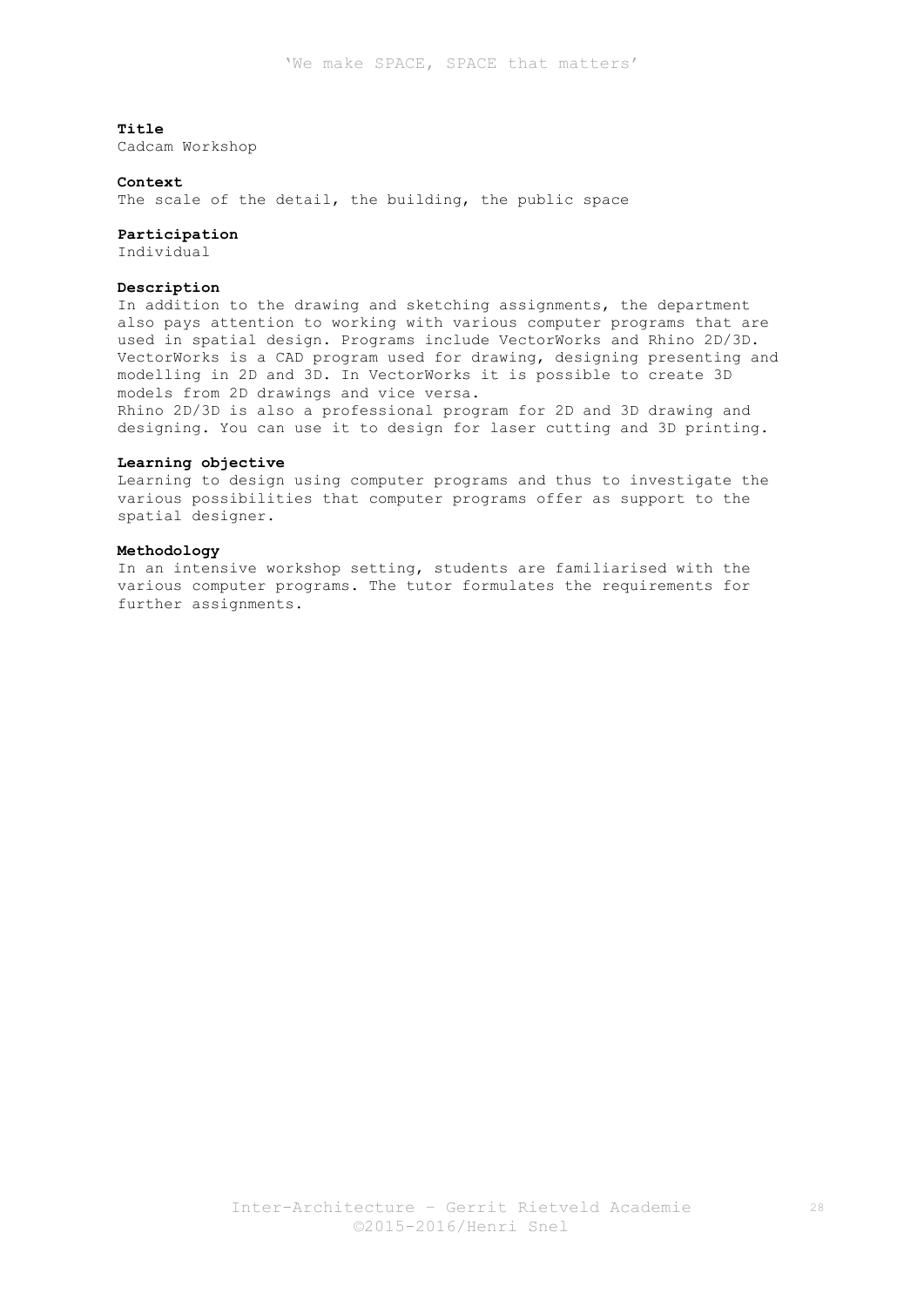Excursion (short), part day, or several sessions

#### **Context**

The scale of the detail, the building, the public space

#### **Participation**

Group work

## **Description**

Besides the long excursions, the department organises shorter trips; a part day or a few sessions. These excursions to especially interesting current projects for spatial designers like trade fairs, exhibitions, project and studio visits are sometimes organised with other departments from the Gerrit Rietveld Academie. The aim is to acquaint students with the current state of affairs in the field of spatial design. What themes and which design solutions are key? How do I as a student compare to the establishment (historic and current)? Do I find inspiration and how does that work? You prepare a report in which you clearly communicate your personal views and present your opinion about the visit. In consultation with the tutor you determine what resources you will use for this (e.g. blog, photo/film report).

#### **Learning objective**

The reflection of the student on their position as a spatial designer. The collection and selection of knowledge about art, spatial and architectural history. Collaboration on logistical matters. Learning to sketch, design, present and execute a written and verbal report.

## **Methodology**

The students should actively engage in the organisation of logistics and content. They must also write a report or a review of the excursion; an excerpt of which can be placed on the department blog/website. In addition, assignments such as sketching, will be undertaken on the spot.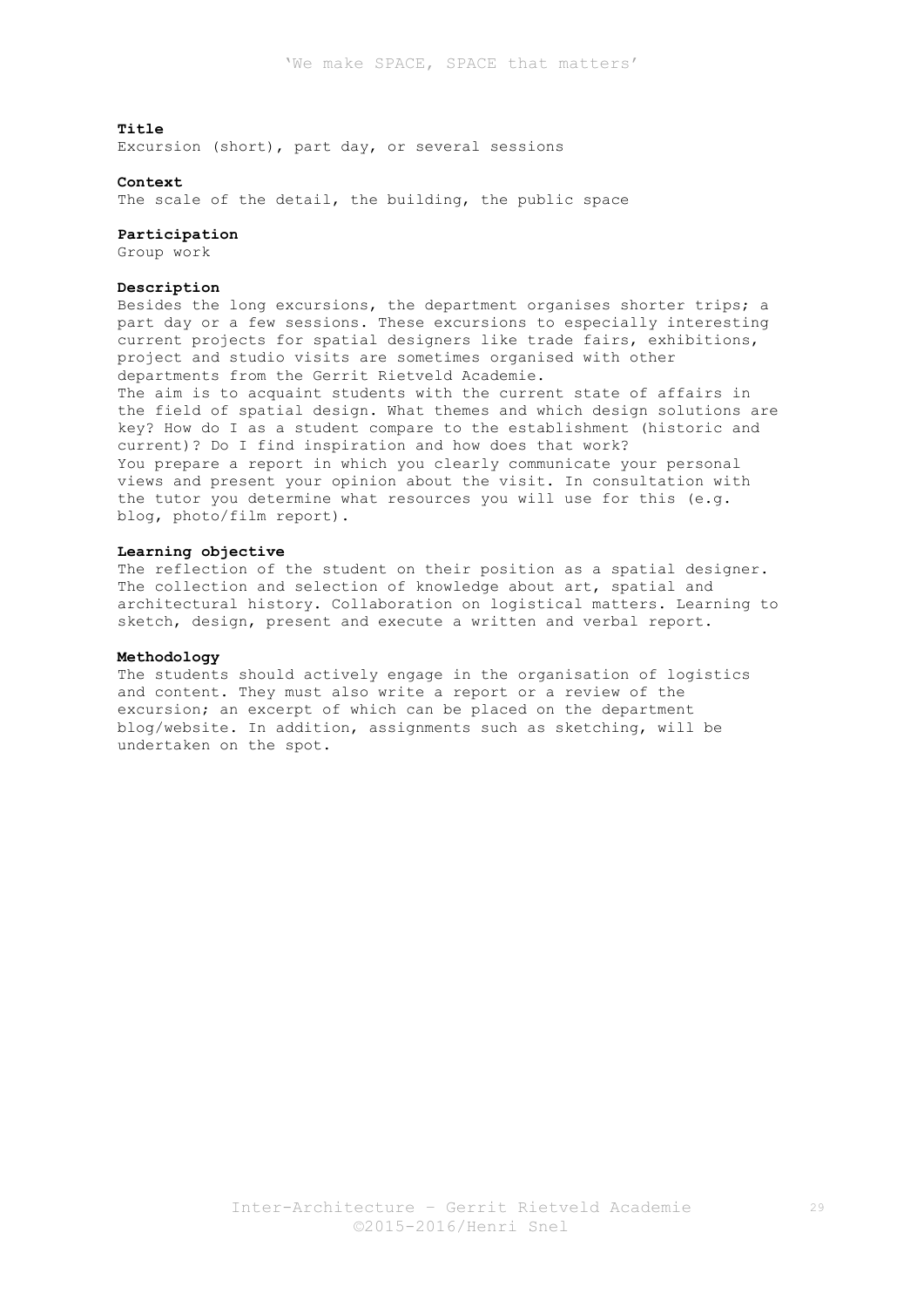Excursion (long), minimum 3 days

#### **Context**

The scale of the detail, the building, the public space

#### **Participation**

Group work

# **Description**

Throughout the entire study course the department organises several excursions, varying in duration and scope. The department strives to organise a weeklong trip to a foreign country once a year in order to visit international objects, activities, architecture, landscape and urban planning. During the other two years the students will go on excursion to visit a domestic location, for which a special location will be sought that embodies current themes. Some parts of the curriculum e.g. sketching are eminently suitable to be practiced during the excursion.

Excursions are (for the most part) prepared by the students themselves. This applies both to the logistical organisation as well as the content. The excursion guide, which contains an overview of the program and background information about the projects which will be visited is made by and for the students. Collaboration with other departments within the Gerrit Rietveld Academie and other organisations will take place if there is added value and logistically feasible.

## **Learning objective**

The collection and selection of history and knowledge of art, spatial design and architecture, and processing this into a legible guide. Collaboration in terms of logistics. Learning to sketch.

#### **Methodology**

The students should actively engage in the organisation of logistics and content. In addition there will be assignments such as sketching which will be undertaken on the spot.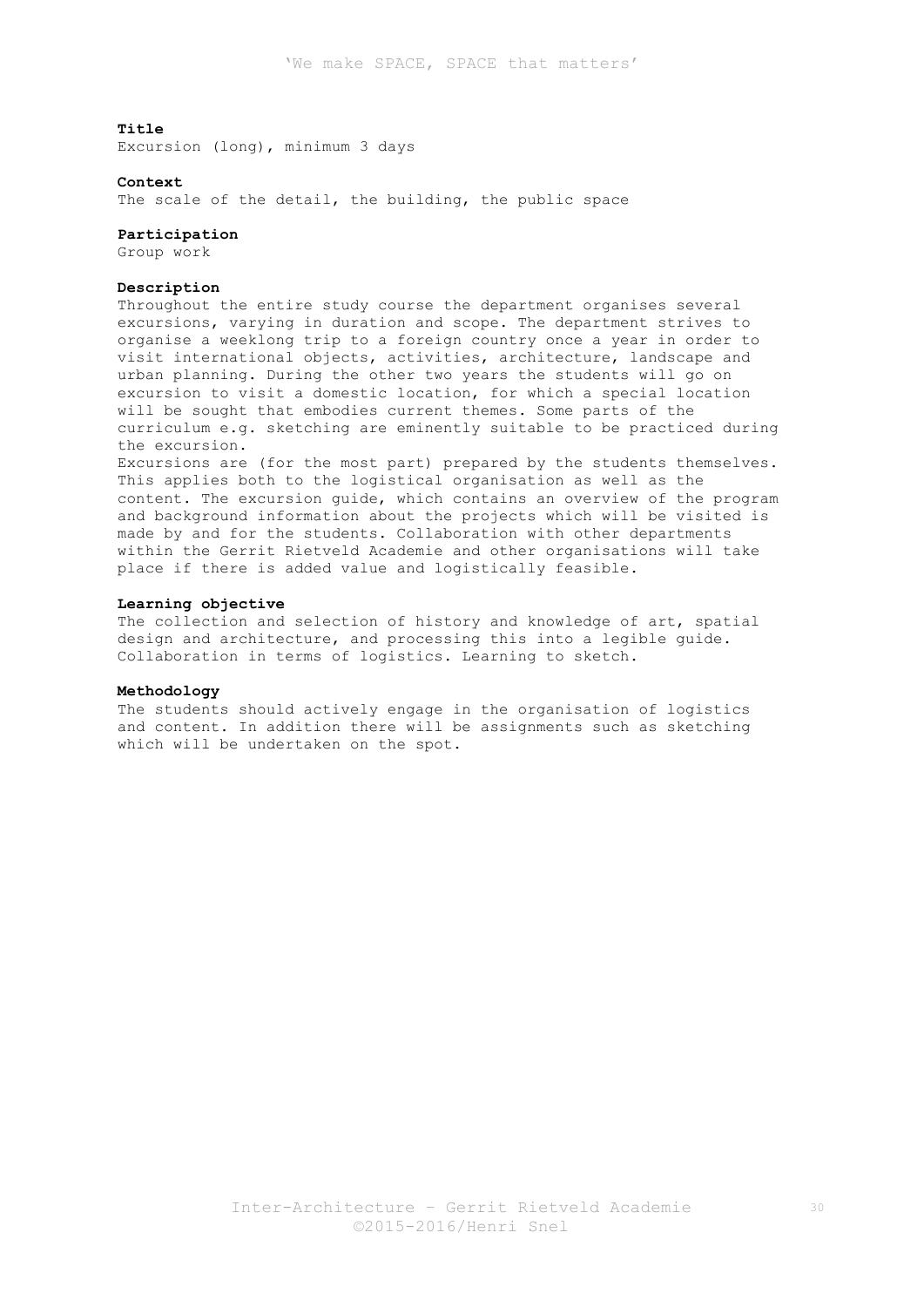Lectures

#### **Context**

The scale of the detail, the building, the public space

#### **Participation**

Group work

# **Description**

The department organises various lectures, both within and outside of design tasks. During the lectures, which are independent of the assignment requirements, the position of the spatial designer is addressed in relation to associated fields and disciplines. Using practical examples, various aspects of the profession are discussed such as operating in a complex field, the business side of small business, the strategic vision for the long-term and the large-scale. Concrete issues are considered within the cultural, political, legal, historical or social context.

The students must compile a report of the visited lectures and herein reflect on the content and make it clear what they have learnt from this. In addition, the tutors encourage the students to attend a variety of other lectures in the field of spatial design and related subjects at other institutions and organisations.

#### **Learning objective**

Expressing personal opinions and views on the subject; increasing the knowledge and understanding of the complex field; develop awareness of the professional issues; researching and analysing of the various parties in the field; learn about operating as an independent designer; practice communication skills.

#### **Methodology**

Active participation in course discussions and topical debate by visiting lectures. Reflecting on your position as a spatial designer and report on this. Participation in the lectures is mandatory.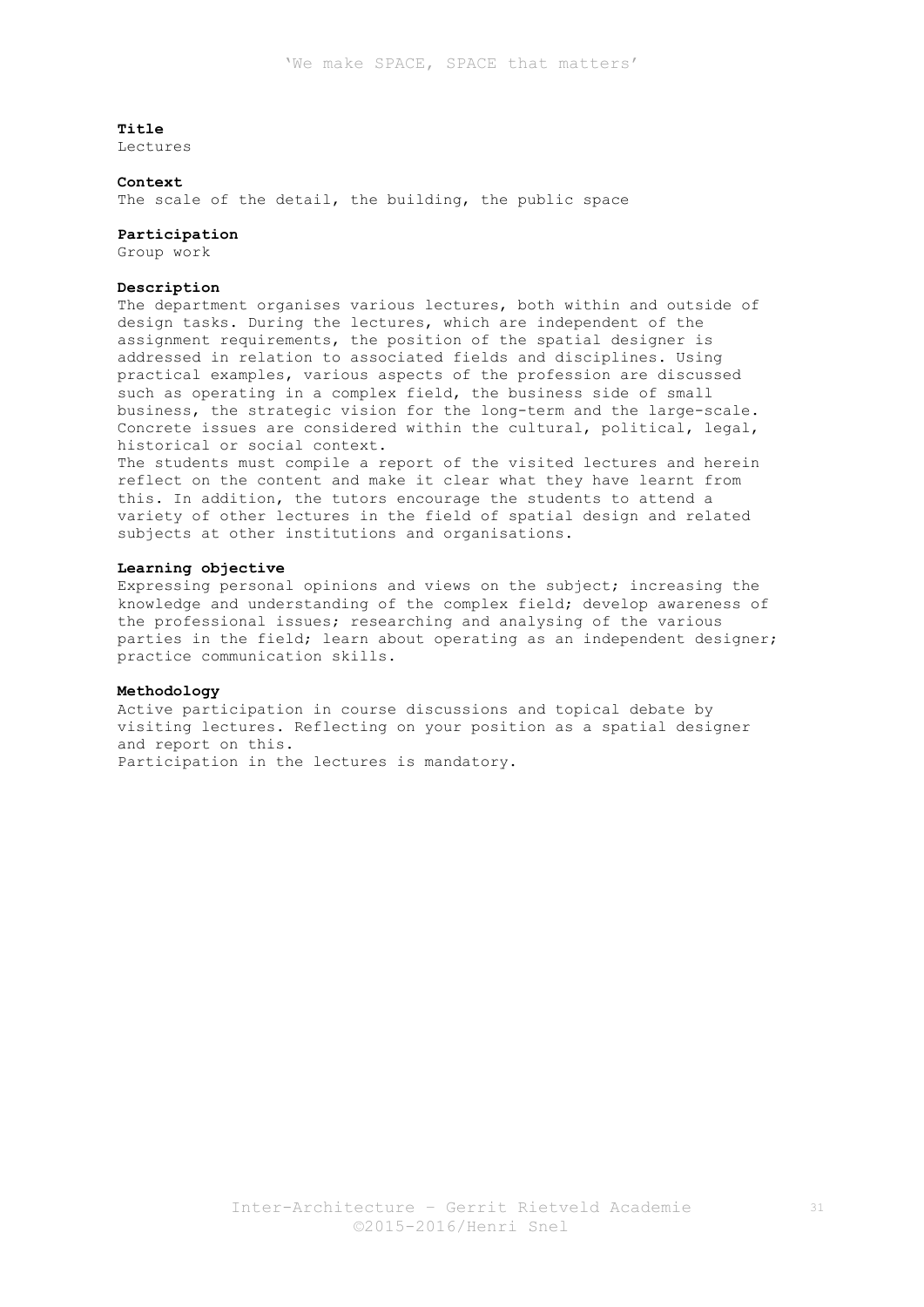Open day

# **Context**

The scale of the detail, the building, the public space

#### **Participation**

Group work

# **Description**

Every year the various departments of the Gerrit Rietveld Academie organise an Open Day to provide a clear and insightful understanding of the activities of the programs to those interested. The assignment is to arrange the department spaces in such a way that the visitors to the Open Day acquaint themselves with the department in an inspiring and inviting way. Also a selection of outstanding projects of the current year will be shown. Students and teachers are present to share their experiences with interested parties and where possible, answer any questions.

#### **Learning objective**

Designing and informative and inspiring space. Reflection on the position of being a student during the program and articulating this position and associated knowledge to others. Collaboration with fellow students and tutors.

# **Methodology**

The drafting of a substantive program, the organisation of the department space and being available to provide explanation. All students must be present during (part of) the Open Day.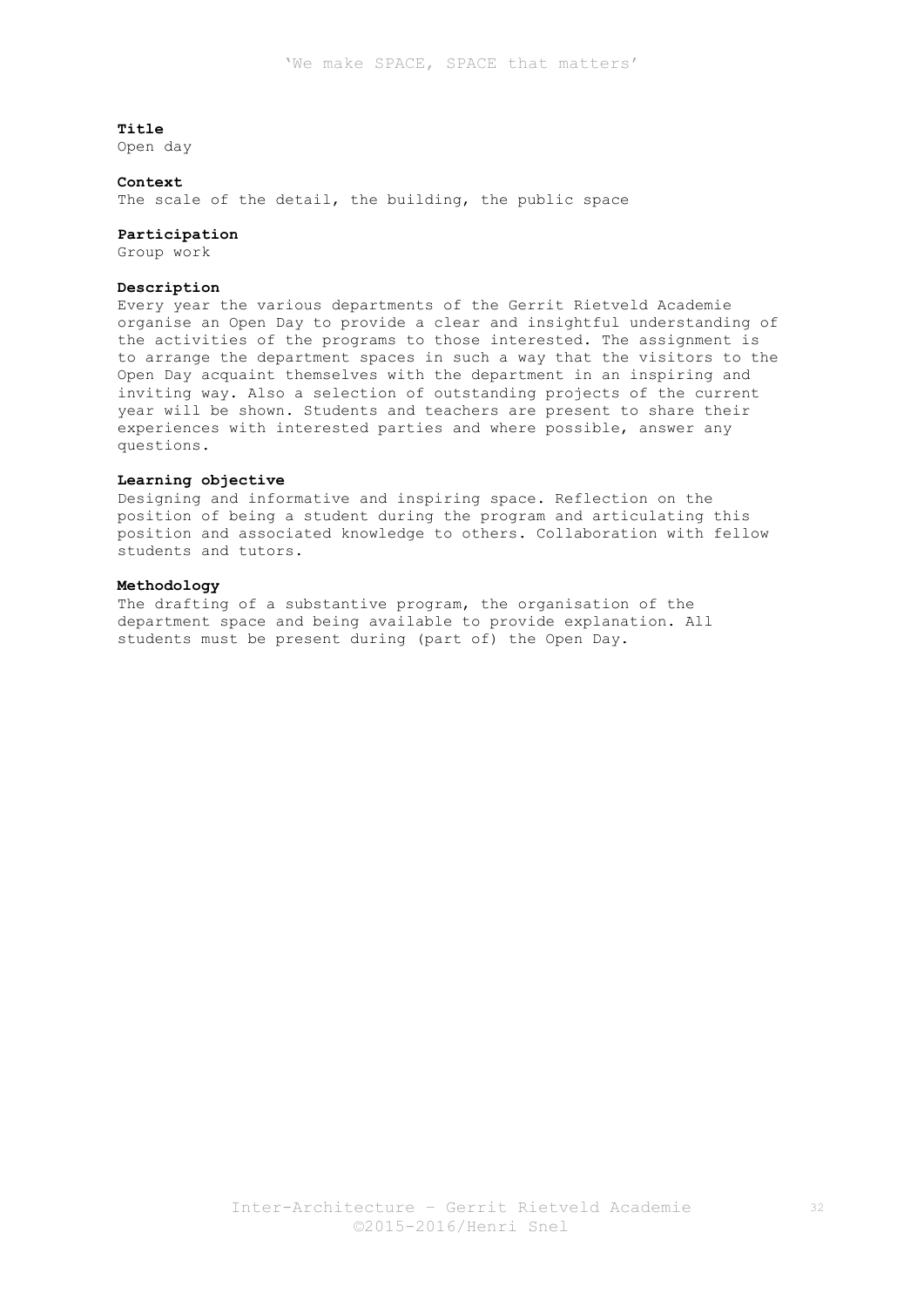Internship

#### **Context**

The scale of the detail, the building, the public space

#### **Participation**

Individual

# **Description**

The second-year students are acquainted with professional practice at the end of their second year through an internship. The students must arrange their own placement at a design firm and prepare a plan describing their learning objectives. This plan is discussed with the department head and following approval the student carries out this plan. The plan also justifies the choice of the internship. The student must answer questions such as: Where am I in my training in relation to the professional practice? Which aspects of this do I want to concentrate on during my graduation year?

#### **Learning objective**

The student develops organisational skills and gains professional experience. The student reflects on their own position both in the educational process and in future professional practice. The student learns to verbalise their experiences.

## **Methodology**

The students write a plan of action. After consultation with the department head, the students organises their own internship. The student writes a placement report and presents this. The internship will be evaluated afterwards. For more information: http://inter-architecture.nl/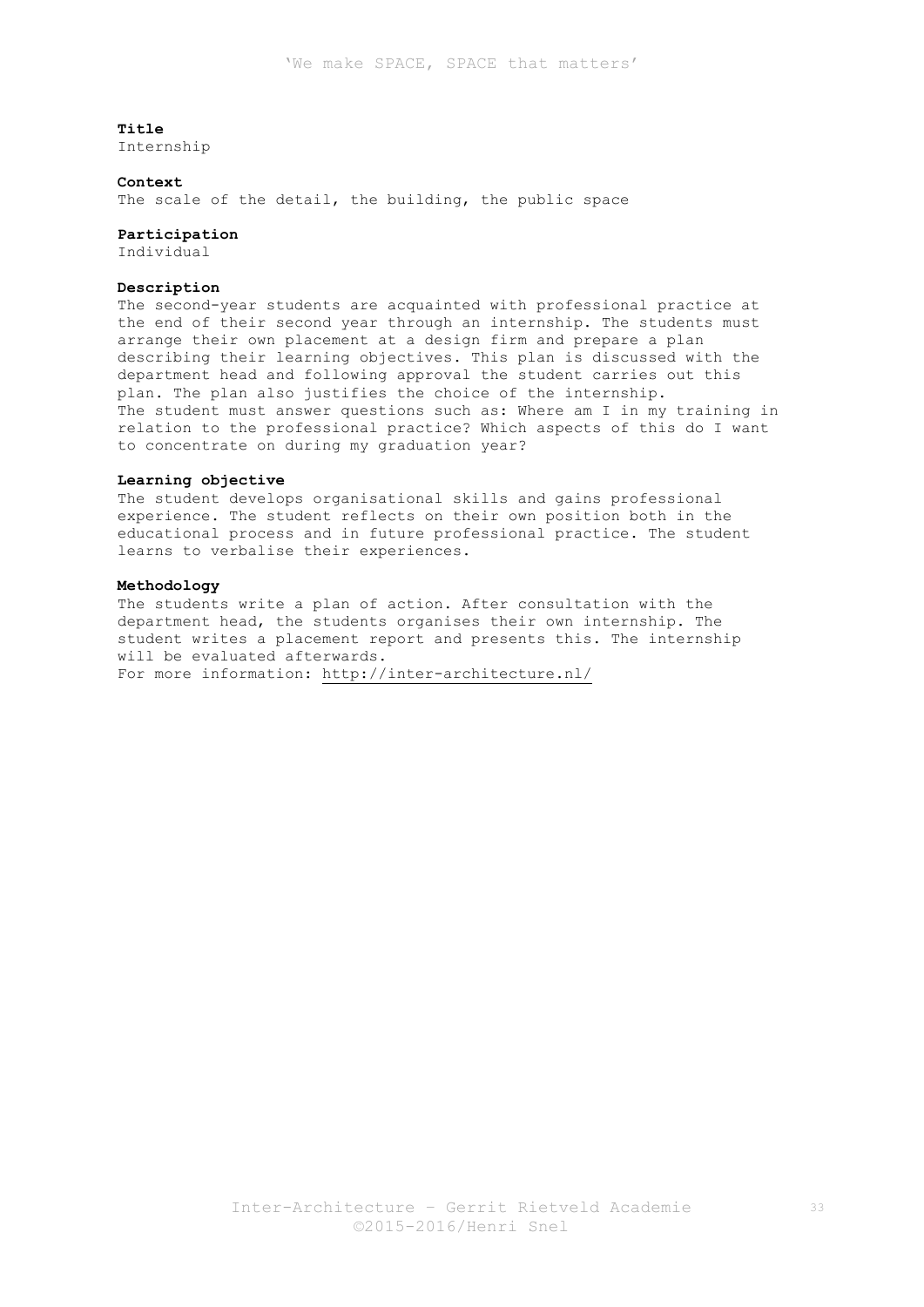Graduation project

#### **Context**

Scale to be determined by student, choices are the scale of the detail, the building, the public space/or a combination of these

## **Participation**

Individual

#### **Description**

The student graduates after successfully completing two design projects and a written thesis, the subject of the thesis is intertwined with one of the projects. The graduation committee sets one design task while the student chooses the other. The student formulates the assignment and research question, proposes a plan of action, justifies and argues their choice. In their graduation plan they argue their choice of design project and the subject of their thesis, whose subject is connected to one of the two design projects, and they describe their plan of attack.

# The free choice design project

Come up with a convincing design concept based on examination of the context, requirements and self-formulated design brief. Develop the concept into a complete, complex and layered project that exemplifies the craftsmanship, realism and authenticity. Demonstrate the steps undertaken within the design process to the tutors and present clearly. Show independence and control over the design process throughout the project, and argue the choices made. The materialisation and detailing of the final object or design must be of high aesthetic value. During the prototyping of an object business aspects are also discussed. Sometimes there is a need to arrange for financing, or their needs to be a negotiation with potential suppliers and/or manufacturers.

## The set design project

The graduation committee reveal the topic of the set task each year at the start of the graduation year. This project falls under the broader theme of inter-architecture and is specified partly in response to current events. The same conditions and requirements as in the free choice project apply here as well.

# **Learning objective**

The independent execution of a complex project based on their own graduation plan; be accountable for choices made; interpret and convert requirements, program and context into a feasible spatial project; achieve depth in a long term project; materialisation of the project including every detail.

Besides the professional growth at the Rietveld Academie the student also grows in independence and individuality. The skills, knowledge and methodologies, which are acquired independently and in conjunction with the graduation project and thesis, become visible.

# **Methodology**

Design project to be completed individually, supervised by several tutors. The graduation plan forms the basis of the final projects. The projects are exhibited in the graduation exhibition after approval by the graduation committee. This will be designed by the first year students (refer Graduation Exhibition assignment) and in consultation with fellow graduates.